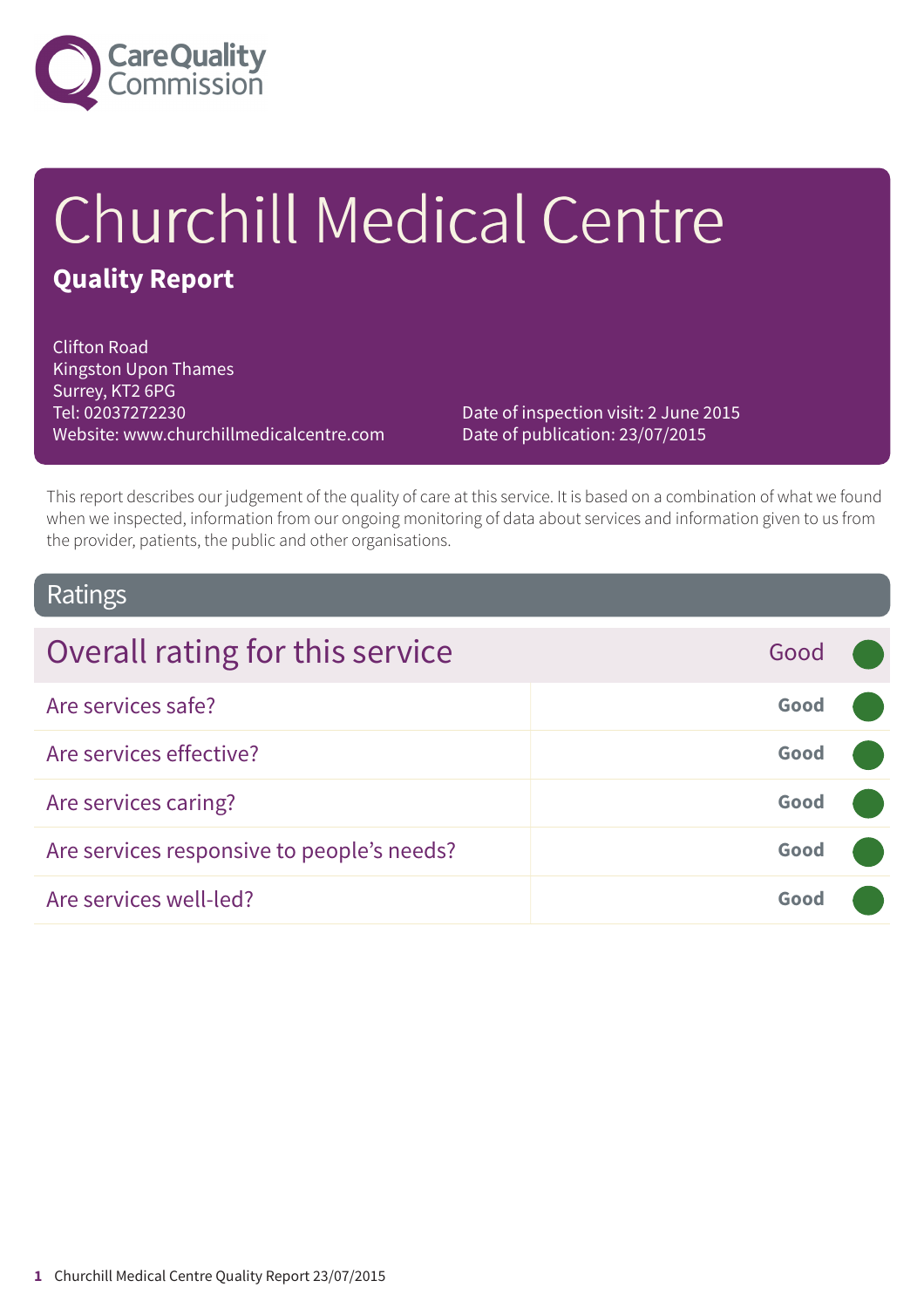### **Contents**

| Summary of this inspection                                                                                                                                                    | Page           |
|-------------------------------------------------------------------------------------------------------------------------------------------------------------------------------|----------------|
| Overall summary<br>The five questions we ask and what we found<br>The six population groups and what we found<br>What people who use the service say<br>Areas for improvement | $\overline{2}$ |
|                                                                                                                                                                               | $\overline{4}$ |
|                                                                                                                                                                               | 6              |
|                                                                                                                                                                               | 10             |
|                                                                                                                                                                               | 10             |
| Detailed findings from this inspection                                                                                                                                        |                |
| Our inspection team                                                                                                                                                           | 11             |
| Background to Churchill Medical Centre                                                                                                                                        | 11             |
| Why we carried out this inspection                                                                                                                                            | 11             |
| How we carried out this inspection                                                                                                                                            | 11             |
| Detailed findings                                                                                                                                                             | 13             |

### Overall summary

#### **Letter from the Chief Inspector of General Practice**

We carried out an announced comprehensive inspection at Churchill Medical Centre on 2 June 2015. Overall the practice is rated as good. Specifically, we found the practice to be good for providing safe, well-led, effective, caring and responsive services. It was also good for providing services to the six population groups we inspect - People whose circumstances may make them vulnerable, Older people; People with long-term conditions; Families, children and young people; Working age people (including those recently retired and students); and People experiencing poor mental health (including dementia).

Our key findings across all the areas we inspected were as follows:

- Staff understood and fulfilled their responsibilities to raise concerns, and to report incidents and near misses. Information about safety was recorded, monitored, appropriately reviewed and addressed.
- Risks to patients were assessed and well managed.
- Patients' needs were assessed and care was planned and delivered following best practice guidance.
- Staff had received training appropriate to their roles and any further training needs had been identified and planned.
- Patients said they were treated with compassion, dignity and respect and they were involved in their care and decisions about their treatment.
- The practice had good facilities and was well equipped to treat patients and meet their needs.
- There was a clear leadership structure and staff felt supported by management.
- Staff were aware of the practice's vision and values and contributed towards them. The practice had achieved an Investors in People award.
- The practice proactively sought feedback from staff and patients, which it acted on. This included creating a specific children's waiting area.
- The practice has a schedule of audits, which included re-auditing.
- Patients appreciated the flexibility of being able to access services at any one of three sites.
- Parentcraft classes were provided and the cost covered by the practice.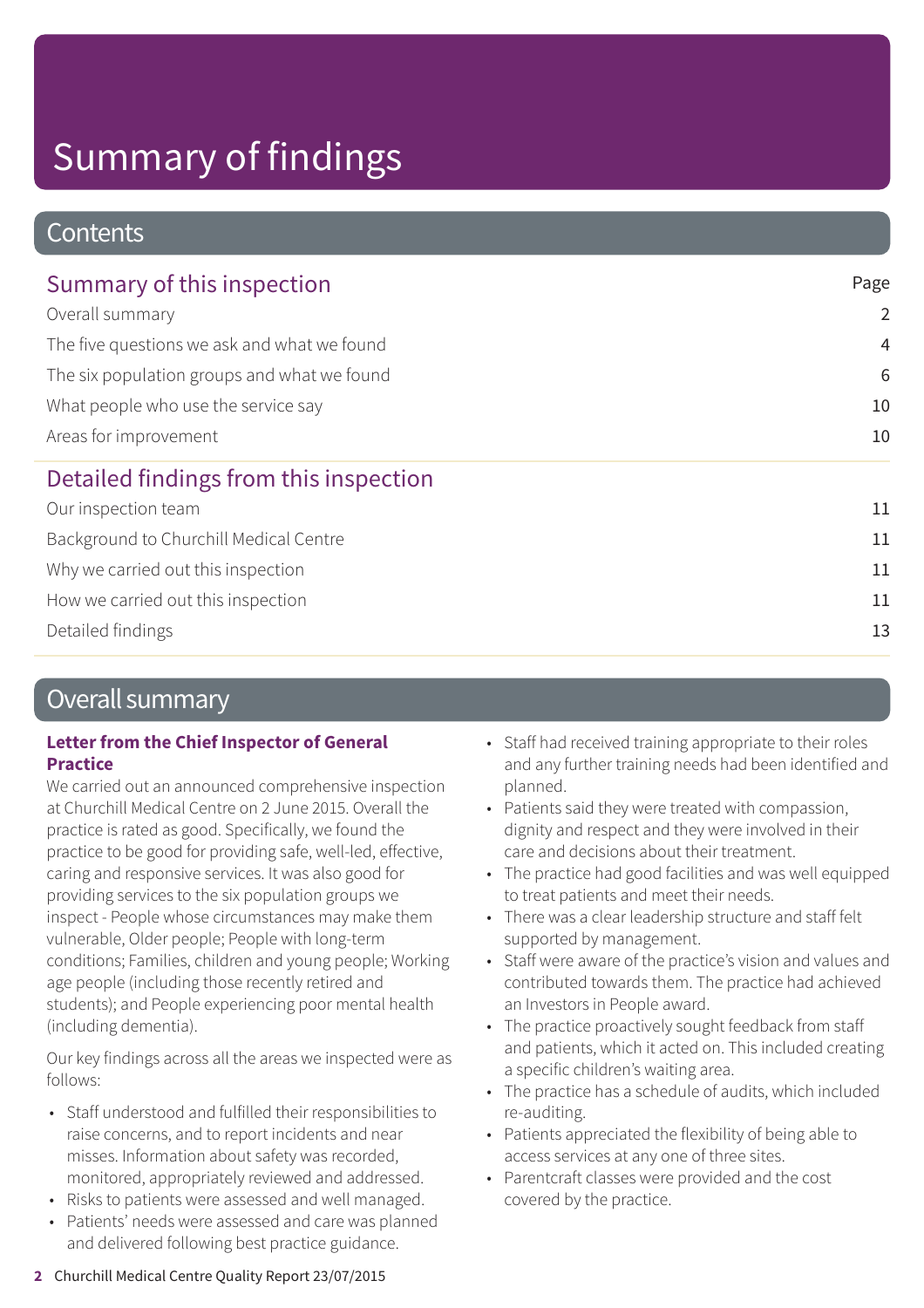- The practice had some satisfactory Quality Outcome Framework (QOF) outcomes but was below the national average in a number of areas including diabetes and dementia.
- Patient satisfaction with the appointment system and the availability of their preferred GP fell below the Commissioning Contracting Group (CCG) and national averages.
- We found some out of date oxygen masks, although the practice did also have masks that were within their expiry date.

We saw several areas of outstanding practice including:

- The practice had won a NICE (National Institute for Health and Care Excellence) shared learning award in 2014 for its antibiotic prescribing programme which was adopted by the CCG.
- The health care assistants ran a 'Weigh to go' exercise and healthy eating class in the evenings and leaflets advertising this were on display in the waiting room.

However there were areas of practice where the provider needs to make improvements. Importantly the provider should:

- Ensure all equipment, including oxygen masks are within their use by date.
- Provide health care assistants with identified clinical supervision.
- Ensure all clinical staff have up to date hepatitis B vaccination.
- Ensure established protocols regarding immunisations are in place, particularly regarding patient specific directions.
- Introduce a cleaning checklist so staff know what has been cleaned and when.
- Ensure that fire emergency action plans are regularly rehearsed, and the fire risk assessment periodically reviewed.

#### **Professor Steve Field (CBE FRCP FFPH FRCGP)**

Chief Inspector of General Practice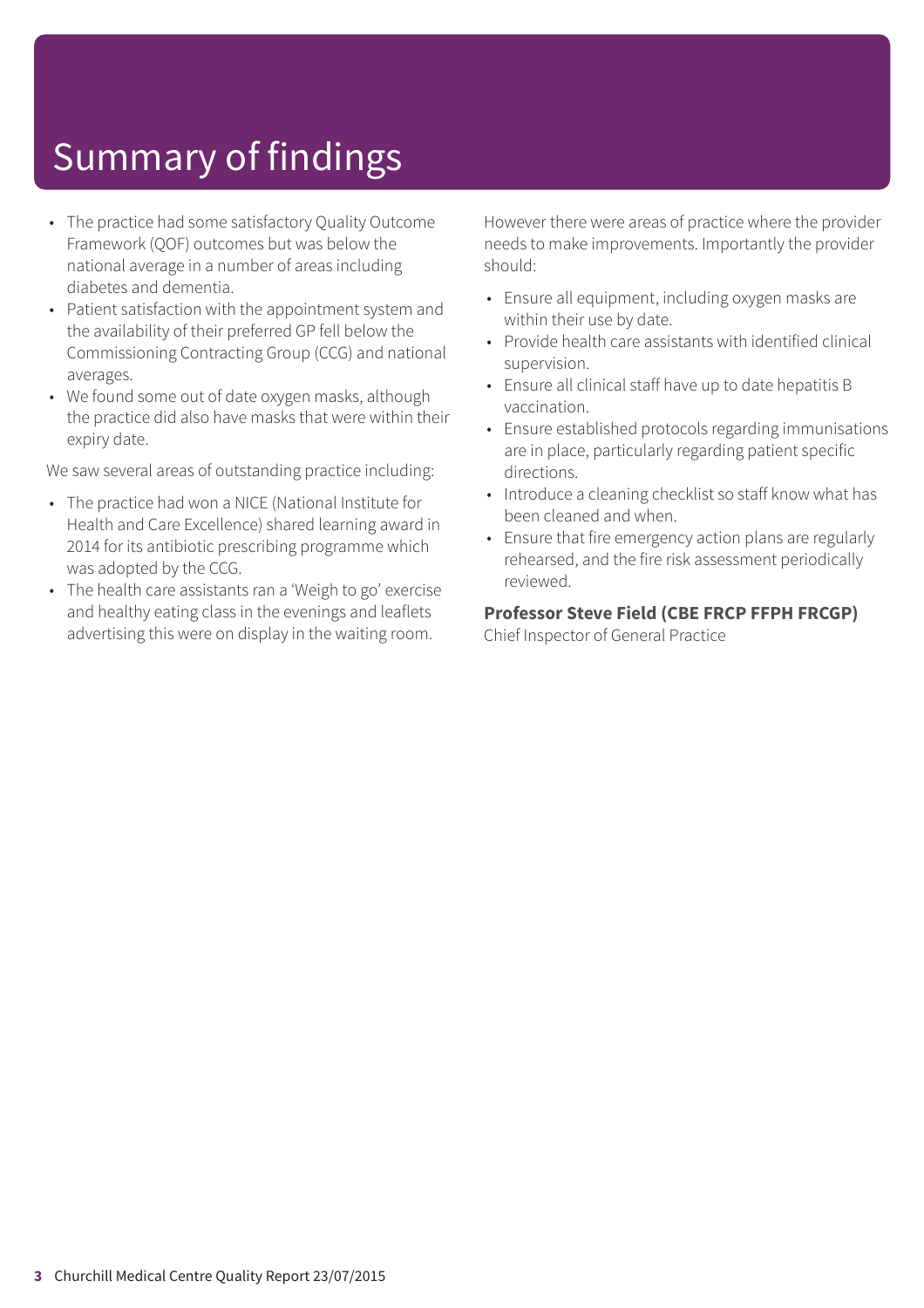### The five questions we ask and what we found

We always ask the following five questions of services.

#### **Are services safe?**

The practice is rated as good for providing safe services. Staff understood and fulfilled their responsibilities to raise concerns, and to report incidents and near misses. Lessons were learned and communicated widely to support improvement. Information about safety was recorded, monitored, appropriately reviewed and addressed. Risks to patients were assessed and well managed. There were enough staff to keep patients safe.

The premises were clean and patients commented they had no concerns regarding infection control. Medicines were managed well and there were appropriate procedures and equipment in place to deal with medical emergencies. Staff recruitment was thorough.

#### **Are services effective?**

The practice is rated as good for providing effective services. Staff referred to guidance from the National Institute for Health and Care Excellence and used it routinely. Patients' needs were assessed and care was planned and delivered in line with current legislation. This included assessing capacity and promoting good health.

Staff had received training appropriate to their roles and any further training needs had been identified and appropriate training planned to meet these needs. There was evidence of appraisals and personal development plans for all staff. Staff worked with multidisciplinary teams. A number of GPs had undergone additional training in, for example, diabetes, child health and mental health.

Data showed patient outcomes varied. Some were above the average for the locality but some fell below the CCG and/or national average, most notably for flu vaccinations and the expected identification of the prevalence of asthma. The practice had a schedule of audits and could evidence how patients benefitted from the actions taken as a result.

#### **Are services caring?**

The practice is rated as good for providing caring services. Data showed that patients rated the practice above the CCG and national average for several aspects of care. Patients said they were treated with compassion, dignity and respect and they were involved in decisions about their care and treatment.

Information for patients about the services available was easy to understand and accessible albeit it was provided in very small print. We also saw that staff treated patients with kindness and respect, and maintained confidentiality.

**Good –––**

**Good –––**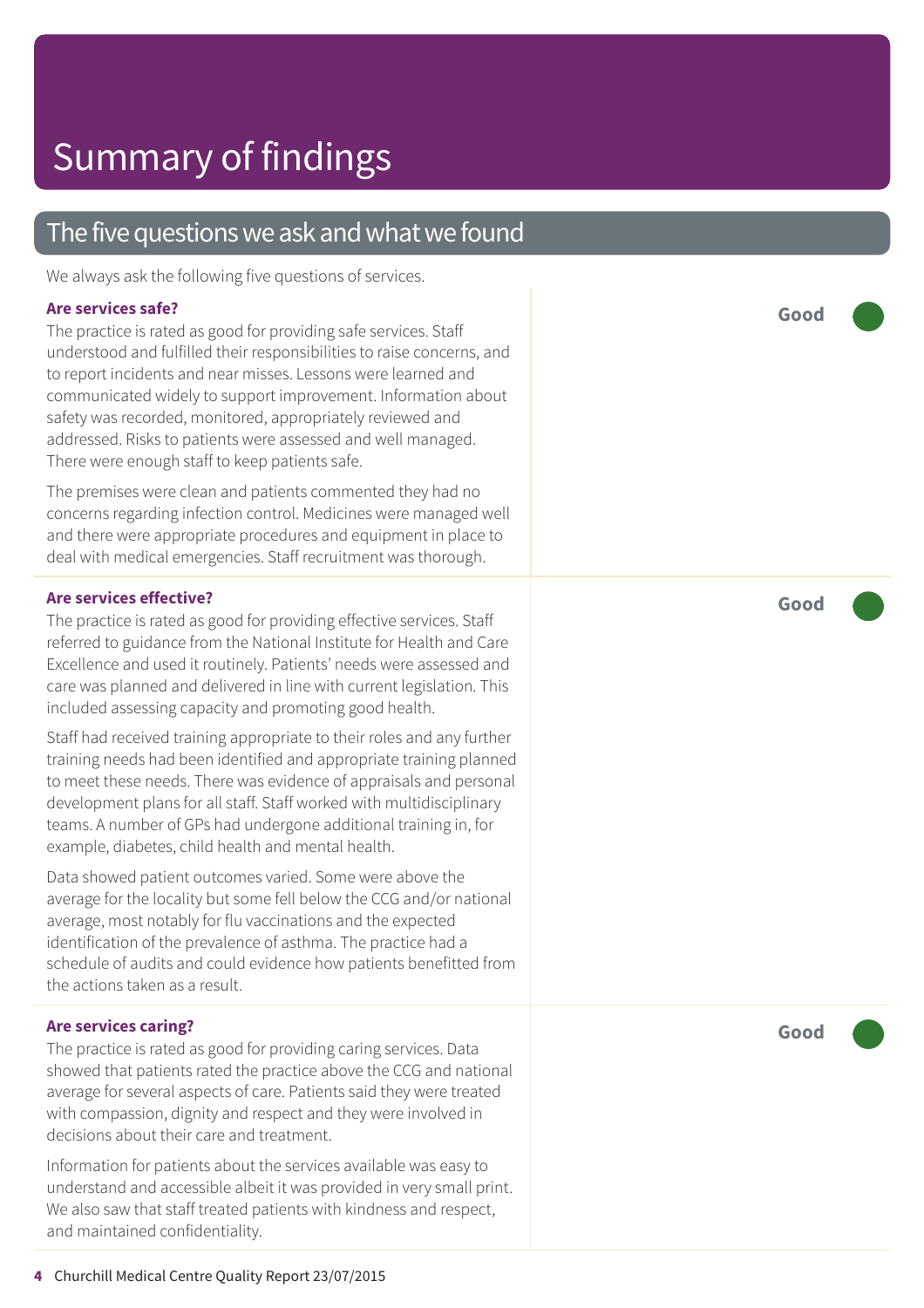Patients spoke highly of the care they had received following a bereavement.

#### **Are services responsive to people's needs?**

The practice is rated as good for providing responsive services. It reviewed the needs of its local population and engaged with the CCG to secure improvements to services where these were identified. Patients said urgent appointments were usually available the same day but that it was not easy to always get an appointment with a named GP. Patients appreciated having the option of an appointment at either the main surgery or one of the two branch surgeries.

The practice had good facilities and was well equipped to treat patients and meet their needs. Information about how to complain was available and easy to understand and evidence showed that the practice responded quickly to issues raised. Learning from complaints was shared with staff and other stakeholders.

#### **Are services well-led?**

The practice is rated as good for being well-led. It had a clear vision and strategy. Staff were clear about the vision and their responsibilities in relation to this. There was a clear leadership structure and staff felt supported by management. The practice had a number of policies and procedures to govern activity and held regular governance meetings.

There were systems in place to monitor and improve quality and identify risk. The practice proactively sought feedback from staff and patients, which it acted on. The patient reference group (PRG) was active. Staff had received inductions, regular performance reviews and attended meetings and events. They felt the practice had a 'no blame 'culture and they worked together as one team. Staff said the practice supported them to maintain their clinical professional development through training and mentoring.

**Good –––**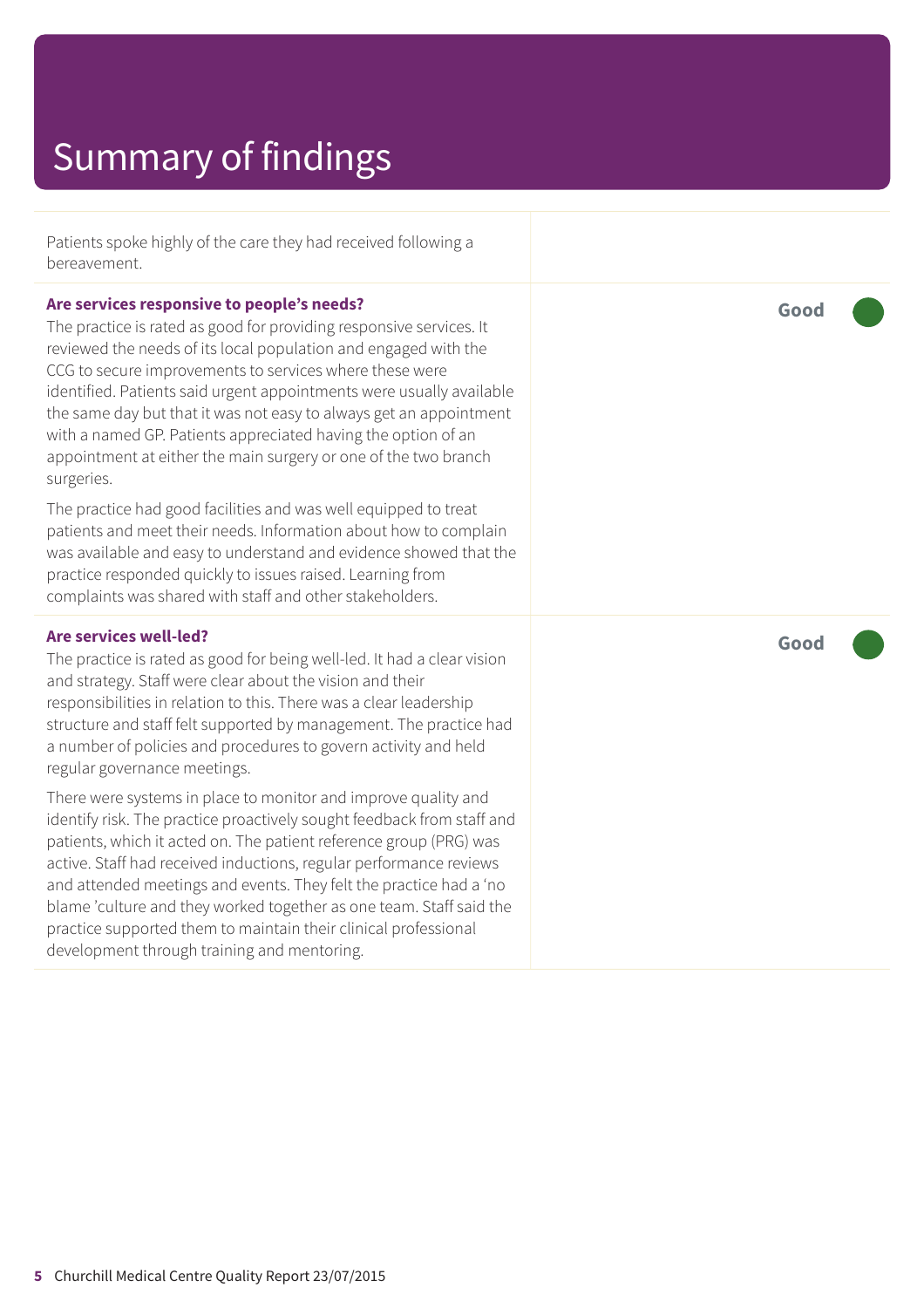### The six population groups and what we found

We always inspect the quality of care for these six population groups.

#### **Older people**

The practice is rated as good for the care of older people. There were 676 patients in this category registered with the practice, representing 3.9% of the practice population. All of these patients had a named GP. The practice had below the CCG average for the number of patients in all age groups above 65 years.

The practice offered personalised care to meet the needs of the older people in its population and had a range of enhanced services, for example, in end of life care. It was responsive to the needs of older people, and offered home visits and rapid access appointments for those with enhanced needs. In conjunction with a national charity the practice had developed and piloted an award winning Stay Well at Home programme, which targeted the vulnerable elderly for extra support to enable them to remain independent in their home.

The practice nurses undertook routine reviews of all our housebound patients. For housebound patients experiencing an acute problem requiring immediate attention, the practice made use of the rapid response team who saw patients within 2 hours (the rapid response team is a pilot initiative between London Ambulance Service and Kingston CCG. It was created to offer an alternative service to an ambulance dispatch and can see and treat people in their own homes).

Data showed that the practice performed in line with the CCG average for most conditions commonly found in older people, however it fell below the CCG average for the percentage of patients aged 65 and older who have received a seasonal flu vaccination, achieving 62.35% compared to 73.24%. Post the inspection the practice commented that this had now risen to 69%.

#### **People with long term conditions**

The practice is rated as good for the care of people with long-term conditions (LTC). The practice had a below average number of patients with a long-standing health condition, with 35.5% compared to 54.0% nationally. There were 3,256 patients in this category registered with the practice, representing 18.8% of the total practice population.

Nursing staff had lead roles in LTC care including providing a diabetic clinic (up to tier 3), asthma, chronic obstructive pulmonary **Good –––**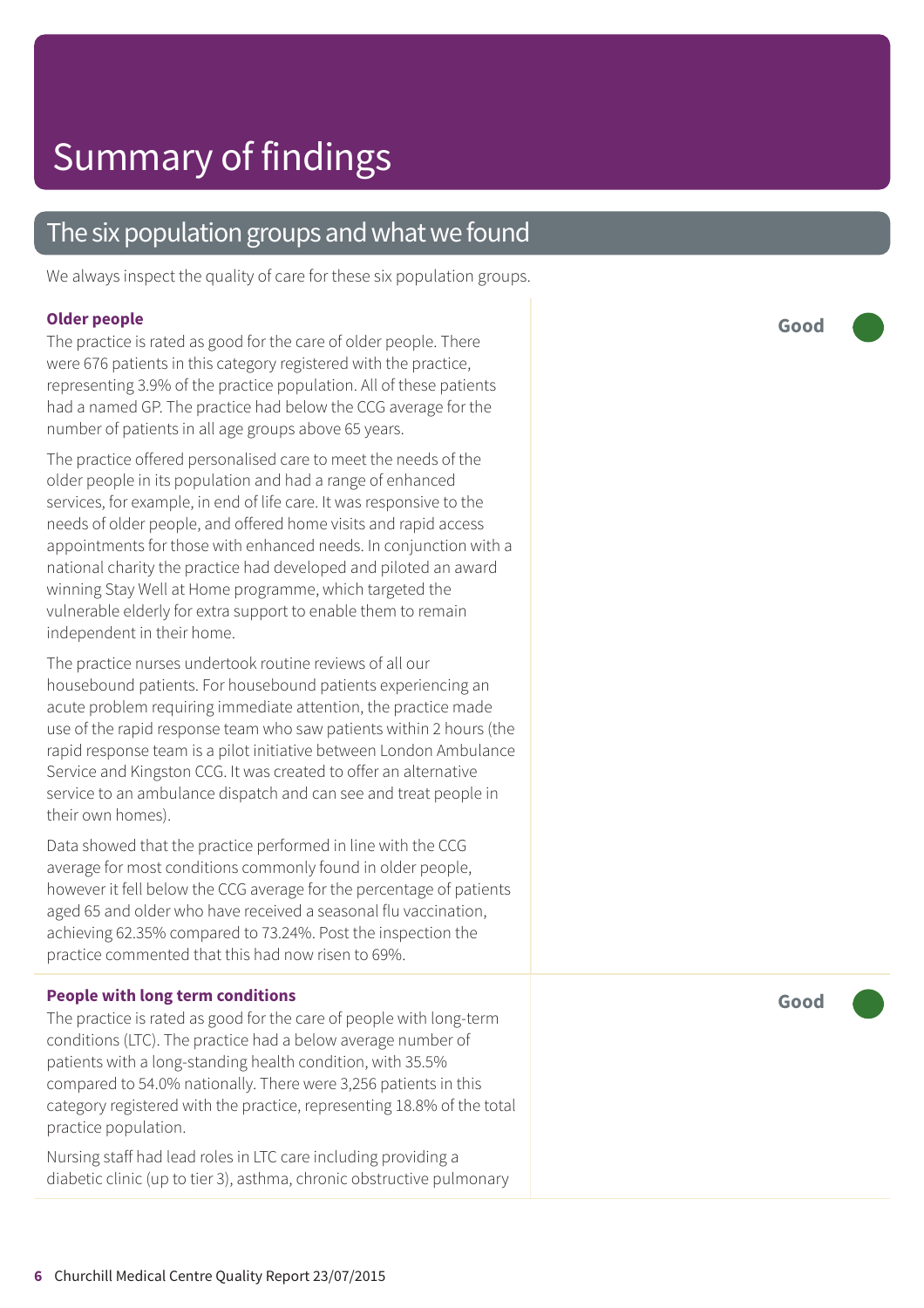disease (COPD) and coronary heart disease (CHD) management. The health care assistants had been trained in a number of areas to assist with LTC management, including smoking cessation and weight management.

All these patients had a named GP and a structured annual review to check that their health. Longer appointments and home visits were available when needed. For those people with the most complex needs, the named GP worked with relevant health and care professionals to deliver a multidisciplinary package of care.

We saw that over 90% of patients with COPD, CHD and diabetes had had a review in the past year however QOF outcomes for patients with diabetes were below the national average, whilst the percentage of patients aged over 6 months to under 65 years in the defined influenza clinical risk groups that received the seasonal influenza vaccination was 45.66% compared to 52.29% nationally.

#### **Families, children and young people**

The practice is rated as good for the care of families, children and young people. There were 4,201 patients in this category registered with the practice, representing 24.3% of the total practice population. The practice had above the national average for the number of children registered who were aged under four years. Appointments were available outside of school hours and the premises were suitable for children and babies. In 2014, in response to requests from parents, the practice created a children's waiting area.

The level of childhood immunisations were in most instances comparable to the CCG average. Exceptions to this were Meningitis C at 12 months (67.7% compared to the CCG average of 74.8%) and PCV booster at 5 years (79.3% compared to the CCG average of 87.4%).

We saw good examples of joint working with midwives and health visitors. A health visiting team was based at the practice and offered a drop in baby clinic as well as providing ante and post natal services. A midwife from the local hospital visited the practice bi-weekly to provide ante-natal care.

The practice offered all patients access to parent-craft classes free of charge. These included early pregnancy classes and breastfeeding support. The practice offers a walk-in family planning clinic for registered and unregistered patients, and one of the nurses was also able to offer coil and implant fitting.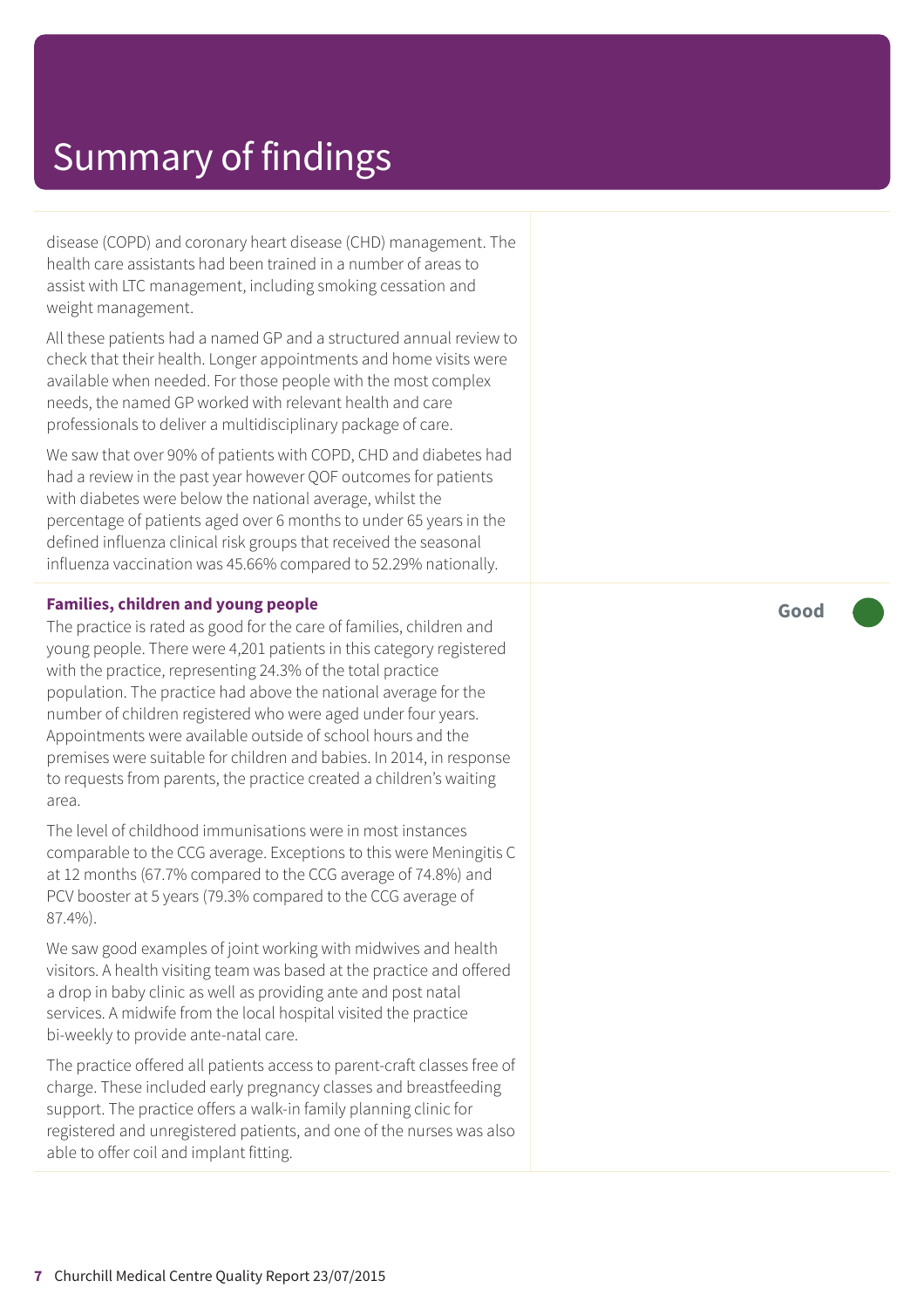#### **Working age people (including those recently retired and students)**

The practice is rated as good for the care of working-age people (including those recently retired and students). There were 12,584 patients in this category registered with the practice, representing 72.9% of the total practice population, which was above the national average. The needs of the working age population, those recently retired and students had been identified and the practice had adjusted the services it offered to ensure these were accessible, flexible and offered continuity of care.

The practice was proactive in offering online services, such as repeat prescriptions, as well as a full range of health promotion and screening that reflected the needs for this age group, for example by offering a meningitis C vaccination programme for college students. There were extended opening hours from 8.00am to 8.00pm weekdays as well as Saturday mornings. The practice also offered telephone consultations for those unable to get into the surgery

#### **People whose circumstances may make them vulnerable**

The practice is rated as good for the care of people whose circumstances may make them vulnerable. There were 2,827 patients in this category registered with the practice, representing 16.4% of the total practice population. The practice held a register of patients living in vulnerable circumstances including homeless people and those with a learning disability. It had carried out annual health checks for people with a learning disability and 95% of these patients had received a follow-up. It offered longer appointments for people with a learning disability.

The practice worked with multi-disciplinary teams in the case management of vulnerable people. Staff knew how to recognise signs of abuse in vulnerable adults and children. Staff were aware of their responsibilities regarding information sharing, documentation of safeguarding concerns and how to contact relevant agencies in normal working hours and out of hours.

The practice worked with a local interpreting service to facilitate appointments for patients who did not have English as a first language.

Nurses arranged routine visits to patients who were housebound and and/or very old.

A domestic violence worker was available at the practice once a week if any patient wished to speak with them.

**Good –––**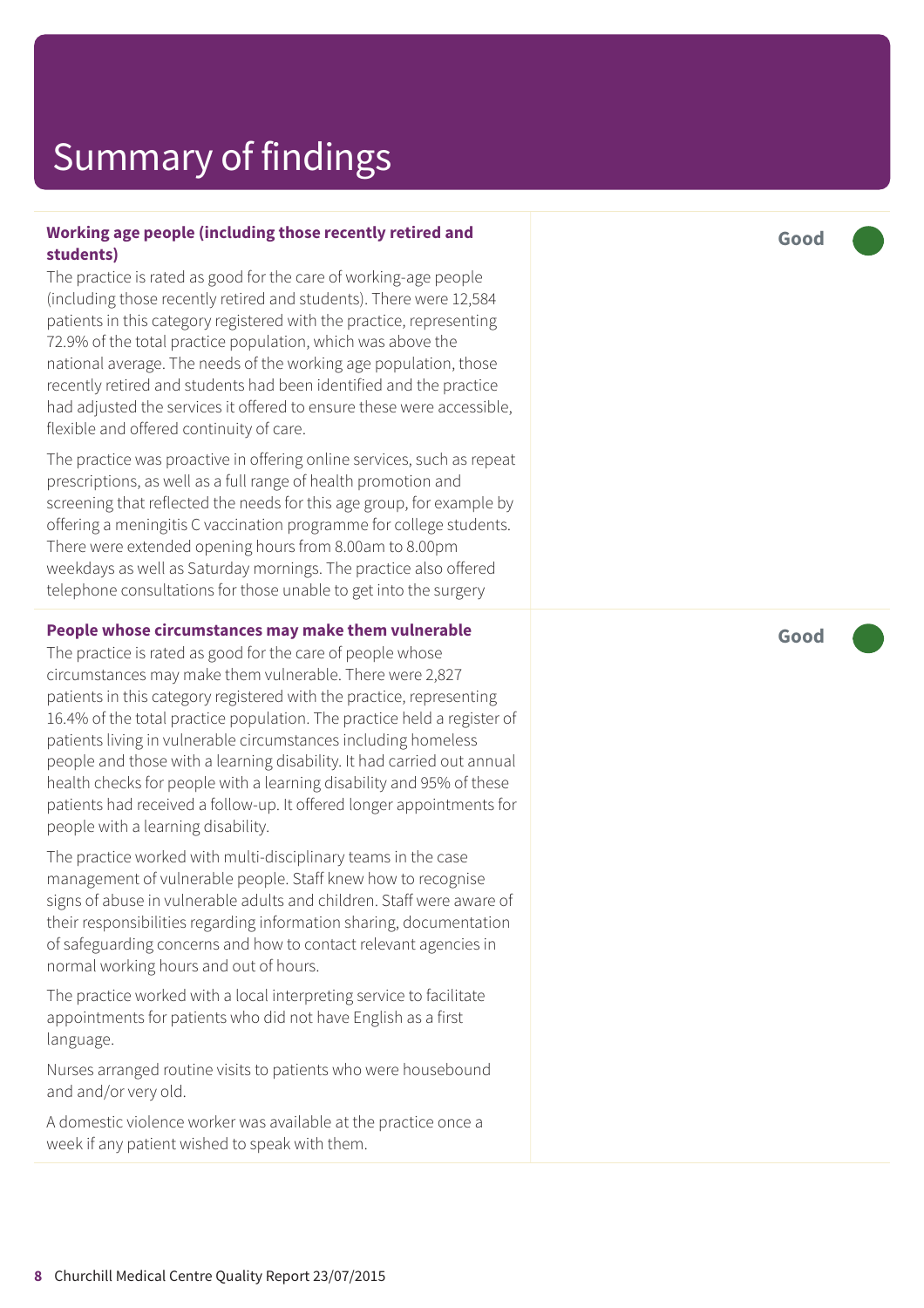#### **People experiencing poor mental health (including people with dementia)**

The practice is rated as good for the care of people experiencing poor mental health (including people with dementia). There were 616 patients in this category registered with the practice, representing 3.6% of the total practice population.

The practice exceeded the England and CCG averages for having a comprehensive care plan in place for patients with schizophrenia, bipolar affective disorder and other psychoses achieving 91% compared to the England average of 86% and the CCG average of 97.7%. However it fell below the national average for the percentage of patients with schizophrenia, bipolar affective disorder and other psychoses who have a record of alcohol consumption in the preceding 12 months – achieving 60.27% compared to 88.65% (and the CCG average of 91.4%). It also fell below the national average for patients diagnosed with dementia whose care had been reviewed in a face to face review in the preceding 12 months, achieving 71% compared to the national average of 84%. The practice had taken steps to address this. For example it had rewritten its dementia protocol and had increased the number of cognitive assessments being carried out.

One of the GPs was completing a diploma in mental health run by the CCG.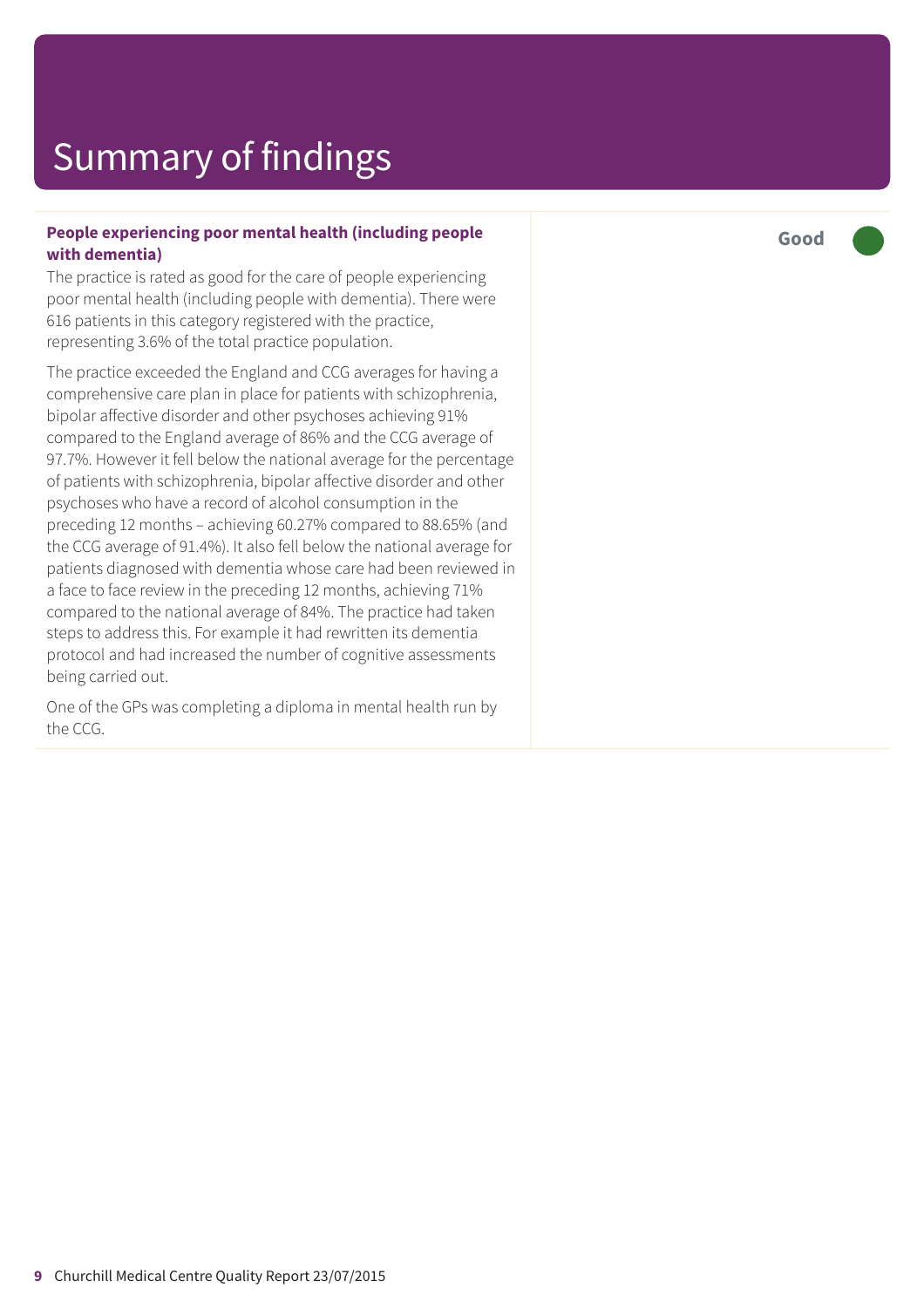### What people who use the service say

The National Patient Survey 2014 indicated patients rated the practice above the CCG and national average for being involved by the GP in decisions about their care and for the GP explaining care and treatment. It was also above the CCG and national average for the nurse involving patients in their care and explaining care and

treatment. However it fell below the CCG and national averages in, for example, the ease of getting through on the phone, and for the ease and experience of getting an appointment.

Patients we spoke with on the day of the inspection, and feedback from the CQC comment cards, supported these findings.

### Areas for improvement

#### **Action the service SHOULD take to improve**

- Ensure all equipment, including oxygen masks are within their use by date.
- Provide health care assistants with identified clinical supervision.
- Ensure all clinical staff have up to date hepatitis B vaccination.
- Ensure established protocols regarding immunisations are in place, particularly regarding patient specific directions.
- Introduce a cleaning checklist so staff know what has been cleaned and when.
- Ensure that fire emergency action plans are regularly rehearsed, and the fire risk assessment periodically reviewed.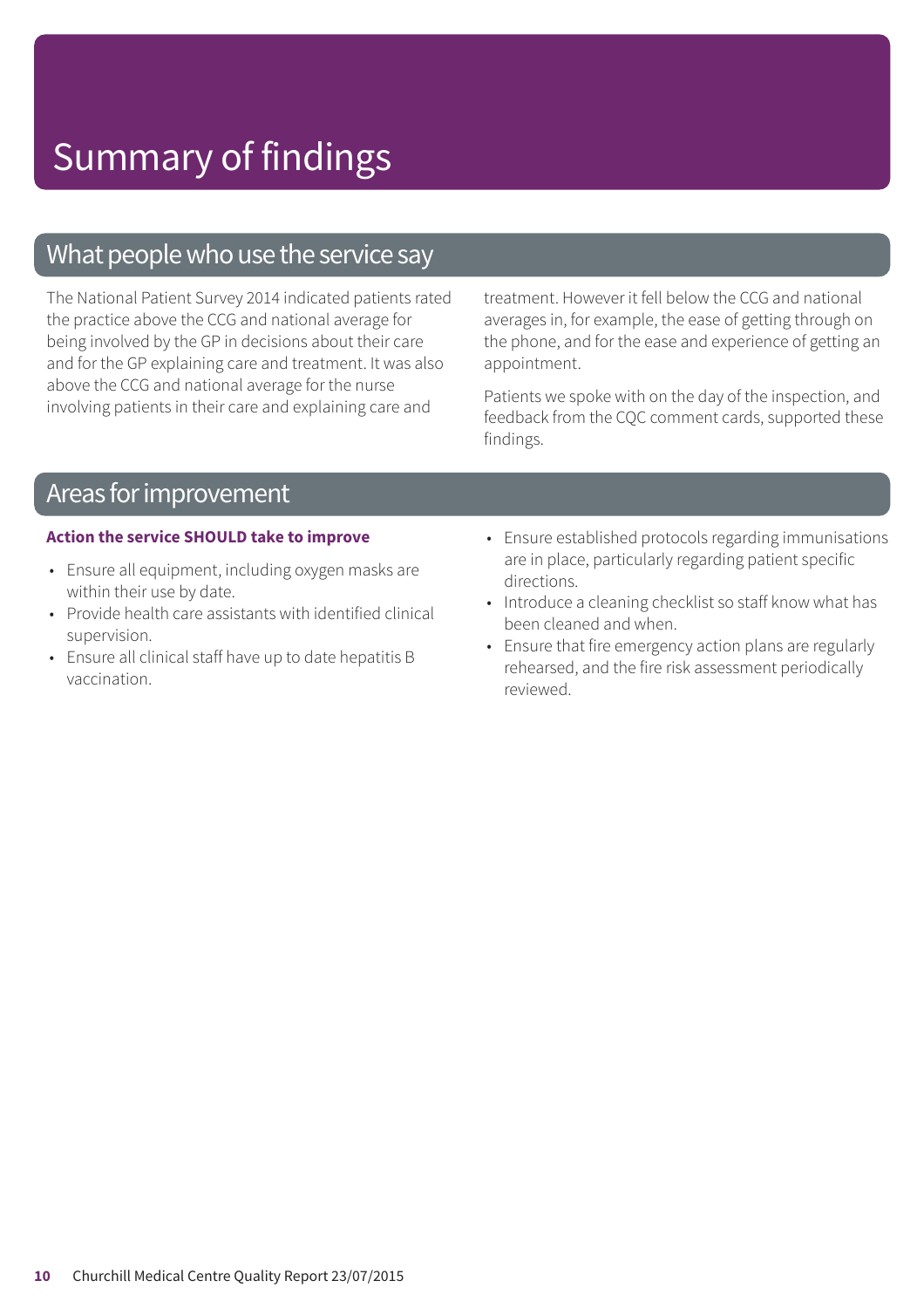

# Churchill Medical Centre **Detailed findings**

### Our inspection team

#### **Our inspection team was led by:**

Our inspection team was led by a CQC Lead Inspector. The team included a second CQC inspector, a GP, practice manager, practice nurse and expert by experience. They are granted the same authority to enter registered persons' premises as the CQC inspectors.

### **Background to Churchill Medical Centre**

Churchill Medical Centre is situated in Kingston upon Thames, Surrey, one of 27 practices within Kingston CCG. The practice had a Personal Medical Services (PMS) contract for providing general practice services to the local population. It also provides some enhanced services such as extended hours and remote care monitoring.

Churchill Medical Practice is registered with the Care Quality Commission to carry on the regulated activities of Family planning; Diagnostic and screening procedures; Surgical procedures; Maternity and midwifery services and Treatment of disease, disorder or injury. The surgery opening hours are Monday to Friday 8:00am - 8:00pm and Saturday 8:30am - 11:10am (the telephone lines closed at 10:00am on Saturdays and at 6.30pm during the week).

The practice had a patient list of approximately 17000 at the time of our inspection. The staff team at the practice were nine male GPs, eight female GPs, five female practice nurses, three female healthcare assistants and a practice administrative team including a practice manager, an operations manager, manager for IT, reception and the office, and over 20 reception and administrative staff.

The practice had above the England average of patients aged up to four; for patients aged between 25-29, 30-34, 35-39 and 40-44 but below the England average for all age groups above 50 and those aged between 10 and 19.

The practice has a lower percentage (than the national average) of people with a long standing health condition (35.5% compared to 54.0%); and a lower percentage (than the national average) of people with health related problems in daily life (37.1% compared to 48.8%). The average male and female life expectancy for the practice was slightly above that of the national average.

The main BME groups in the borough are Indian/British Indian (4%), Sri Lankan (2.5%), African (2.3%) and Korean (2.2%). The Korean population in New Malden is estimated to be the largest in Europe. The Indices of Deprivation rank Kingston upon Thames as the third least deprived local authority in London. The practice has a deprivation score of 13.8, compared to the national average of 23.6, however the rate of homelessness applications accepted in Kingston for 2013-14 was 3.04 households per 1,000 (which was higher than the England average of 2.32).

Churchill Medical Centre has two additional branch practices situated in Surbiton and Ham, Surrey. They were visited as part of this inspection. The practice has opted out of providing out-of-hours services to its own patients, directing them to the NHS 111 service.

We noted that the practice maintained a record of significant events however it had not notified the Care Quality Commission, where appropriate, of these, in accordance with the Care Quality Commission (Registration) Regulations 2009. This was brought to the attention of the provider.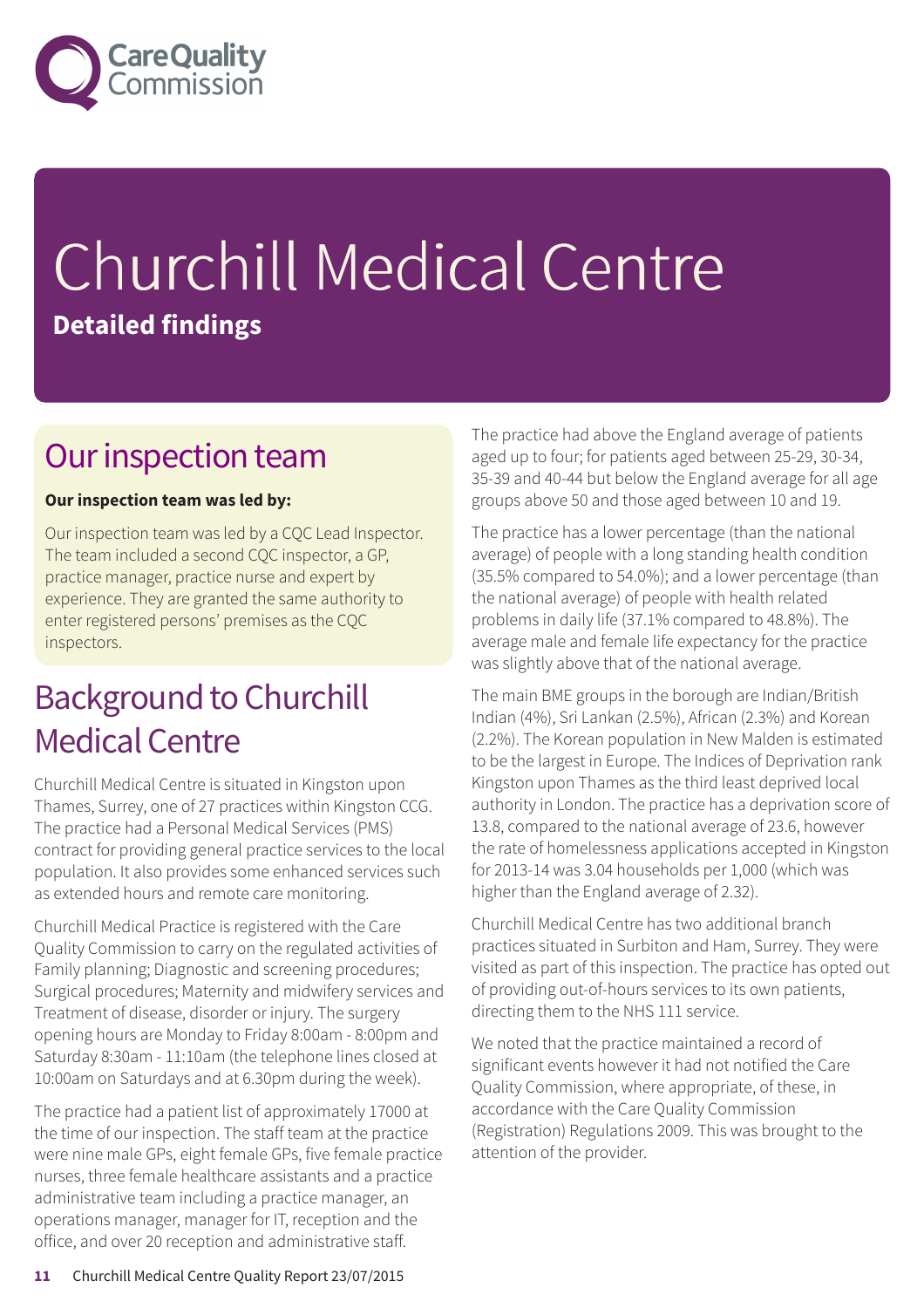# Detailed findings

### Why we carried out this inspection

We inspected this service as part of our new comprehensive inspection programme. We carried out a comprehensive inspection of this service under Section 60 of the Health and Social Care Act 2008 as part of our regulatory functions. This inspection was planned to check whether the provider is meeting the legal requirements and regulations associated with the Health and Social Care Act 2008, to look at the overall quality of the service, and to provide a rating for the service under the Care Act 2014.This provider had not been inspected before and that was why we included them.

### How we carried out this inspection

To get to the heart of patients' experiences of care and treatment, we always ask the following five questions:

- Is it safe?
- Is it effective?
- Is it caring?
- Is it responsive to people's needs?
- Is it well-led?

We also looked at how well services are provided for specific groups of people and what good care looks like for them. The population groups are:

- Older people
- People with long-term conditions
- Families, children and young people
- Working age people (including those recently retired and students)
- People whose circumstances may make them vulnerable
- People experiencing poor mental health (including people with dementia)

Before visiting, we reviewed a range of information that we hold about the practice, such as policies and procedures, audits, complaints and significant event logs; and asked other organisations such as the CCG, Healthwatch and local residential home to share what they knew. We carried out an announced visit on 2 June 2015. During our visit we spoke with a range of staff including doctors, nurses, administrators, and receptionists, and spoke with patients who used the service. We observed how people were being cared for and talked with carers and/or family members and reviewed the personal care or treatment records of patients. We reviewed CQC comment cards where patients and members of the public shared their views and experiences of the service.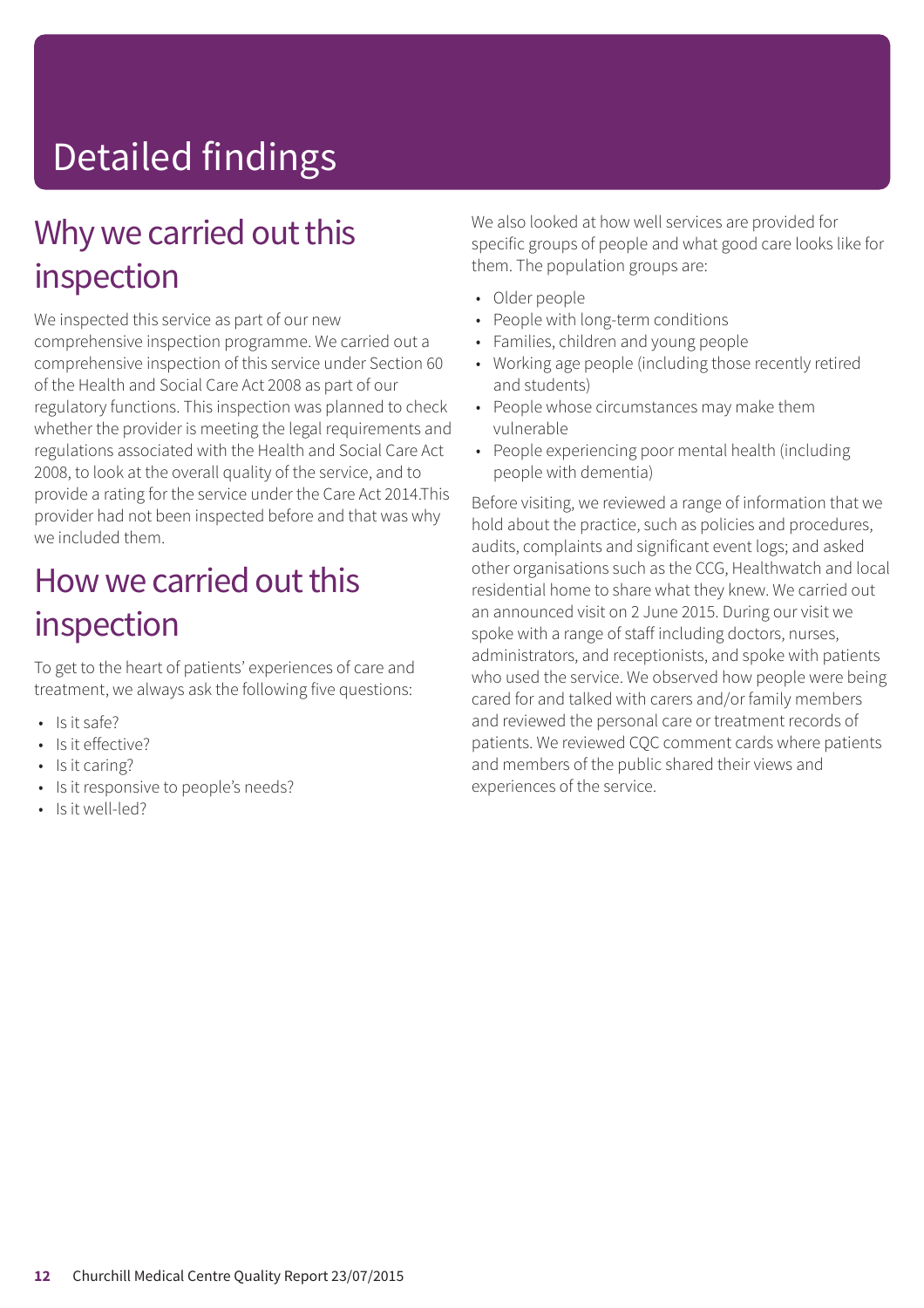### **Our findings**

#### **Safe track record**

The practice prioritised safety and used a range of information to identify risks and improve patient safety. For example, reported incidents and national patient safety alerts as well as comments and complaints received from patients. The staff we spoke with were aware of their responsibilities to raise concerns, and knew how to report incidents and near misses. For example staff discovered that some test results were being sent to the inbox of a registrar who had left the practice, and were therefore not being reviewed. As a result all test results were now sent to a central inbox to be allocated. A buddy system was also introduced so that each test result would be sent to an alternative GP when staff were on leave or off sick.

We reviewed safety records, incident reports and minutes of meetings where these were discussed for the last year. This showed the practice had managed these consistently and so could show evidence of a safe track record over that period.

One of the partner GPs led on significant events. Staff completed an in-house form and these were reviewed by the lead GP and the information disseminated as necessary in, for example, managers meetings, clinical meetings, non-clinical staff meetings and as part of staffs' continuous professional development (CPD). Where appropriate they were also shared with colleagues in the CCG. The practice treated all clinical incidents as significant events and logged them accordingly. Information relating to the events was stored on a specific drive as were the minutes of staff meetings so staff not present could easily see what had been discussed. The CPD meetings were not minuted.

#### **Learning and improvement from safety incidents**

The practice had a system in place for reporting, recording and monitoring significant events, incidents and accidents. We reviewed the significant event log from April 2014 to the present date. There had been 14 events. Staff recorded in the log the date, whether the event was clinical or administrative, whether it had caused or had had the potential to cause harm, a summary of the event and the learning from it. The practice had conducted an analysis of these 14 events, of which six related to clinical issues, and deduced there was a common theme which related to the need to recognise the importance of information sharing

between primary and secondary care. Any serious adverse events that had compromised patient safety had been reported via an NHS England patient safety incident report to the National Reporting and Learning System (NRLS). These should also have been reported to the Care Quality Commission. Annually the practice reviewed its significant event log to assess if identified actions had been carried out.

Staff, including receptionists, administrators and nursing staff, knew how to raise an issue for consideration at the meetings and they felt encouraged to do so. We saw records were completed in a comprehensive and timely manner. We saw evidence of action taken as a result and that the learning had been shared, for example it was discovered that Pertussis(whooping cough) vaccination invitations were not being given to all pregnant patients. The practice took action and set up an automatic process on the electronic patient record system so that letters would be printed once it had been added to the system that a pregnant patient had had a GP consultation. In addition, safetynet searches were run weekly to catch any that may have been missed. Where patients had been affected by something that had gone wrong with any aspect of their care they were given an apology and informed of the actions taken to prevent the same thing happening again.

National patient safety alerts were reviewed by the practice manager and/or the deputy practice manager. If they related to a clinical issue they were disseminated by email to the clinical staff. Other alerts were disseminated if appropriate to all practice staff. Staff we spoke with were able to show us examples of recent alerts, including one regarding Hydroxizine (a medicine which is used in dermatitis, urticaria and anxiety).

#### **Reliable safety systems and processes including safeguarding**

The practice had safeguarding policies and procedures in place to protect vulnerable patients. The policies gave information and guidance to staff to look out for possible signs of abuse, neglect or harm. All staff had received training in adult and child protection in the last three years and dates for refreshing training were noted in each of the staff files we inspected. Records showed both clinical staff and non-clinical staff had received the appropriate level of child protection training for their role. GPs had completed Level 3 child protection training; nurses Level 2 and all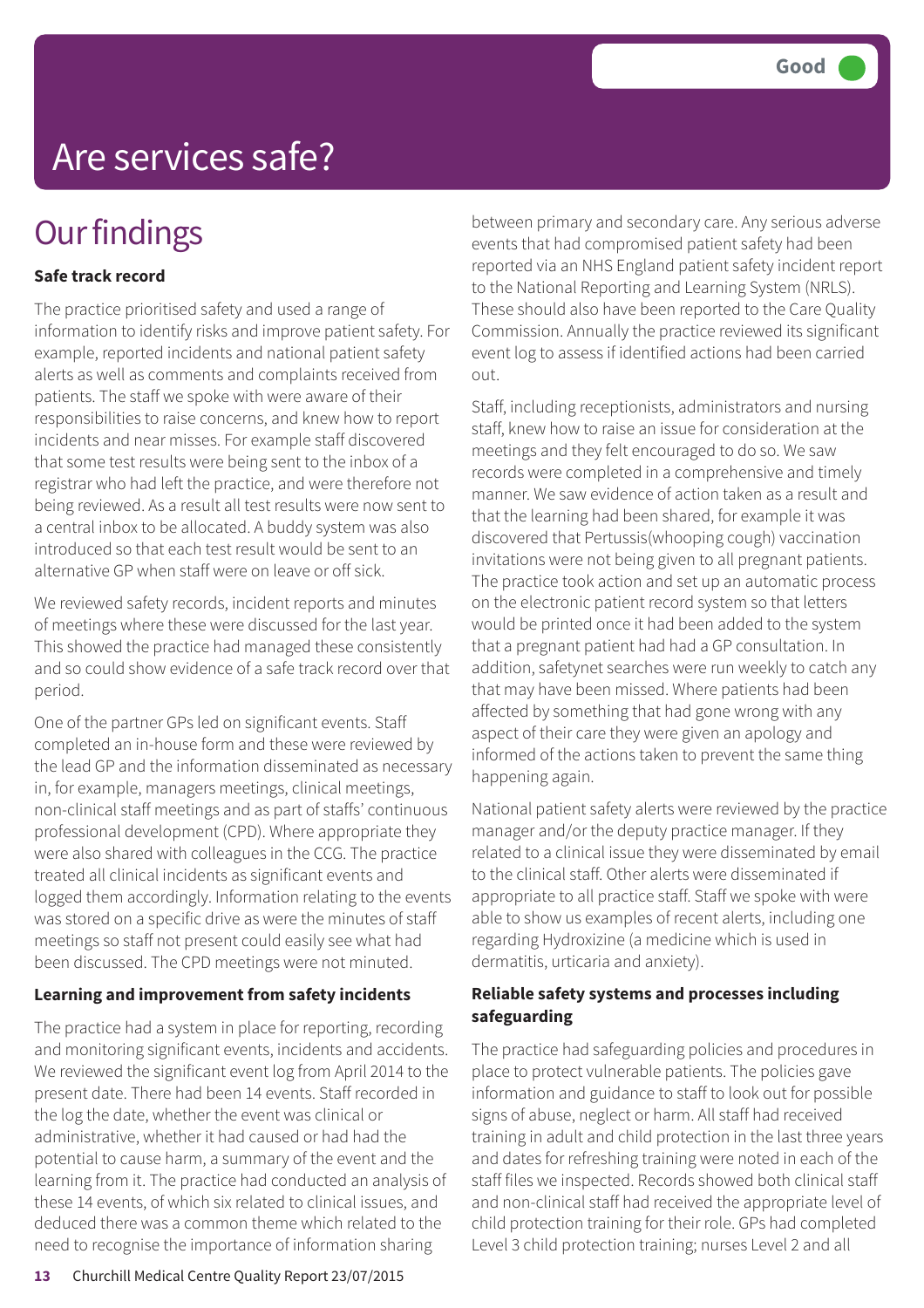other staff Level 1. The local adult safeguarding team had recently given practice staff training in referrals, protocols and processes. Staff we spoke to were able to tell us what they would do if they suspected abuse and they knew where the relevant contact details were for the local safeguarding team. One GP had told us they also had the number saved in their phone.

The practice had a safeguarding lead who was one of the GP partners. Staff told us they would report any safeguarding concerns to the lead and take direction as appropriate from them. Staff were able to give us an example of where they had acted when they had concerns over an adult who was in a vulnerable home situation; and also provided minutes of a child protection case conference which the lead GP had attended.

There was a system to highlight vulnerable patients on the practice's electronic records. An alert 'hook' automatically led staff to the separate, specific drive where relevant safeguarding information was stored . Staff could access relevant policies and procedures, minutes of safeguarding meetings and other pertinent information in this designated drive on the practice's computer system. There was a single point of access telephone number for the local safeguarding team, displayed in each of the consulting rooms, and staff felt they had a productive relationship with that team. The practice's safeguarding lead, and one of their GP colleagues who had a specific interest in child health, met monthly with the local health visitors.

There was a chaperone policy, and patients were advised on the television screen in the waiting room that a chaperone could be requested (this facility was not available at one of the branch surgeries, neither was information displayed to inform patients about the chaperone policy). (A chaperone is a person who acts as a safeguard and witness for a patient and health care professional during a medical examination or procedure). Three health care assistants and two receptionists had been trained to be a chaperone. All staff undertaking chaperone duties had received Disclosure and Barring Service (DBS) checks. (DBS checks identify whether a person has a criminal record or is on an official list of people barred from working in roles where they may have contact with children or adults who may be vulnerable).

Patient records were stored in a secure manner. There was an access to records policy in place as well as policies relating to information governance and information security.

#### **Medicines management**

We checked medicines stored in the treatment rooms and medicine refrigerators and found they were stored securely and were only accessible to authorised staff. There was a policy for ensuring that medicines were kept at the required temperatures, which described the action to take in the event of a potential failure. Records showed fridge temperature checks were carried out which ensured medication was stored at the appropriate temperature.

Vaccines kept at the branch surgeries were appropriately refrigerated. The practice nurse had the designated responsibility for checking the temperature each day. If they were not present then the receptionist had been given appropriate guidance and clearly told us that they would check the temperature and phone it through to the main surgery each day. We confirmed this with staff at the main practice.

Processes were in place to check medicines were within their expiry date and suitable for use. All the medicines we checked, in both the main practice and the branch practices, were within their expiry dates. Expired and unwanted medicines were disposed of in line with waste regulations.

All prescriptions were reviewed and signed by a GP before they were given to the patient. Blank prescription forms were handled in accordance with national guidance as these were tracked through the practice, the numbers logged and they were kept securely at all times. Patients could request repeat prescriptions in person, in writing or online. The practice had an identified clerk who oversaw repeat prescriptions. Prescriptions were processed by the clerk and passed to the GPs for signature. The usual turnaround time was 48 hours. If a patient was due a medication review a reminder was added to their repeat prescription. We were told prescription requests for high risk medicines were scrutinised to ensure they were appropriate. The practice had not carried out any audits of the prescribing system. We were told that there had not been any prescribing errors that had required reporting.

The practice's performance for antibiotic prescribing was comparable to the CCG average (0.2% compared to 0.38%).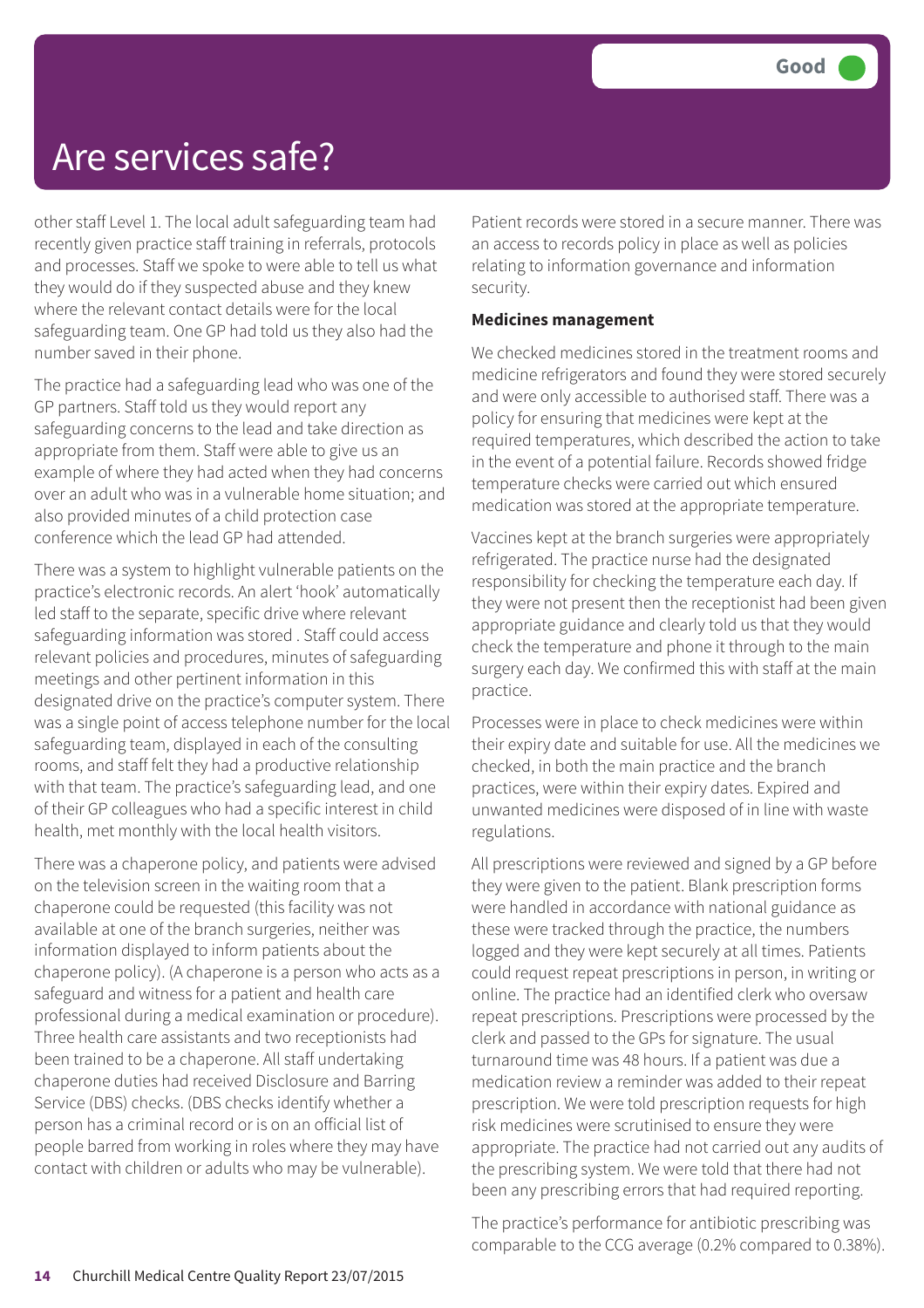Their prescribing for some anti inflammatory medicines was better than the CCG average. For example the number of Ibuprofen and Naproxen Items prescribed as a percentage of all Non-Steroidal Anti-Inflammatory drug (NSAID) items prescribed was 85.4% compared to 71.25% nationally (data suggests that these two NSAID's have fewer side effects than other NSAID's).

The nurses used Patient Group Directions (PGDs) to administer vaccines and other medicines that had been produced in line with legal requirements and national guidance. We saw up to date sets of PGDs. The health care assistants administered vaccines and other medicines using a coding system rather than the expected Patient Specific Directions (PSDs). We were told that the practice was in the process of changing to PSDs. We saw evidence that nurses had received appropriate training and been assessed as competent to administer the medicines referred to under a PGD. We saw from staff files that two of the HCA's had undergone immunisation training within the last three years and refresher dates had been set.

The practice did not hold stocks of schedule two or three controlled drugs (medicines that require extra checks and special storage arrangements because of their potential for misuse).

#### **Cleanliness and infection control**

We observed the main practice and both branches to be clean and tidy, with the exception of one dirty carpet in one of the treatment rooms. This had been highlighted by the practice in its own infection control audit and we were told the carpet would be replaced when funds permitted it. Patients we spoke with told us they always found the practice clean and had no concerns about cleanliness or infection control. The practice used an external company to clean the premises. A schedule of the areas to be cleaned each day was provided, however there was no daily record maintained of what had actually been cleaned. This was queried with the cleaning company who felt that a daily record signed by their cleaner was unnecessary as everything on the schedule was cleaned daily.

An infection control policy and supporting procedures, such as a sharps policy and how to handle specimens, were available for staff to refer to. Personal protective

equipment including disposable gloves, aprons and spillage kits were available for staff to use and staff were able to describe, for example, how they would test and dispose of a urine sample.

The practice had a lead for infection control who had undertaken further training to enable them to provide advice on the practice infection control policy and carry out staff training. All staff received induction training about infection control specific to their role. We saw evidence that the lead had carried out an audit in September 2014. This had highlighted a number of areas where action was required. We saw some of these actions had been completed, others were underway. Staff were aware of the audit and the actions arising from it. The audit cycle had not yet been completed with a re-audit.

We requested confirmation that clinical staff had up to date vaccination against Hepatitis B however the practice was unaware of the status for the majority of its doctors.

Consulting rooms were fitted with disposable curtains which were changed every 18 months. Single use equipment was used where possible to help reduce the risk of infection.

The practice had a policy for the management, testing and investigation of legionella (a bacterium which can contaminate water systems in buildings).We saw records that confirmed the practice was carrying out regular checks in line with this policy to reduce the risk of infection to staff and patients. The last legionella test was completed on 21 May 2015.

#### **Equipment**

Staff told us they had equipment to enable them to carry out diagnostic examinations, assessments and treatments. They said that all equipment was tested and maintained regularly and we saw equipment maintenance logs and other records that confirmed this. A schedule of testing was in place. All portable electrical equipment was routinely tested and displayed stickers indicating the last testing date which was May 2015. We saw evidence of calibration of relevant equipment; for example weighing scales, spirometers, blood pressure measuring devices and the fridge thermometer. The most recent calibration had taken place in October 2014.

The main practice and both of the branch surgeries provided a 'grab' bag for GPs to take on home visits. We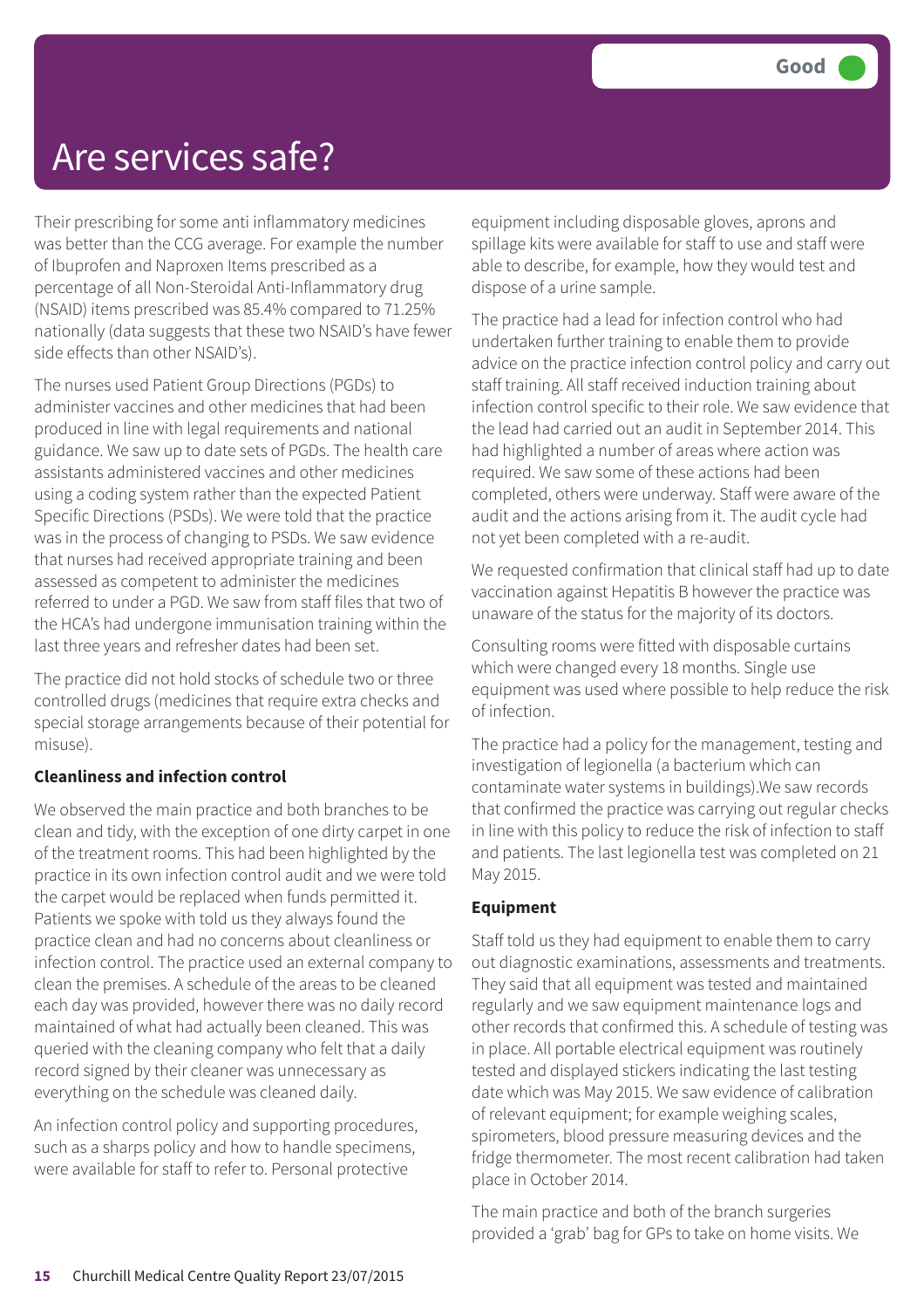checked the content of these bags at the branch surgeries and found they contained calibrated (or brand new) blood pressure machines and the emergency medicines in them were within date.

#### **Staffing and recruitment**

The practice had a recruitment policy, last reviewed in February 2015, which ensured a consistent process was followed when staff were employed permanently or temporarily. We reviewed 10 staff records and saw information was recorded for professional registration checks, photographic identification, references and where staff had worked previously and full employment histories. Staff had criminal record checks undertaken using the Disclosure and Barring Service (DBS). Where some non-clinical staff had not had DBS checks this was assessed as low risk because these members of staff did not work directly with patients.

New staff completed an induction prior to starting work. We saw checklists on file indicating that staff had been advised about medical emergency equipment, awareness of dangerous equipment and fire safety procedures. Staff we spoke to confirmed they had received an induction prior to starting their role and were satisfied with the information they received. One person we spoke to who had been recruited recently told us they received a full induction that involved reading the practices policies and procedures, training on the computer system and shadowing other members of the team.

The practice had a policy for staffing that ensured the right skill mix of staff were employed at all times. The minimum staffing requirements during normal circumstances on each day included four GP's, one practice nurse, three receptionists, one secretary and two managers. We saw this was fulfilled on the day of our inspection. During the evenings the staff reduced to one GP, one practice nurse and one receptionist.

We saw there was a rota system in place for all the different staffing groups to ensure that enough staff were on duty. We were told the practice offered in total 69 GP appointments (in person or by phone) per 1000 patients. There was also an arrangement in place for members of staff, including nursing and administrative staff, to cover each other's annual leave.

#### **Monitoring safety and responding to risk**

The practice had systems, processes and policies in place to manage and monitor risks to patients, staff and visitors to the practice. These included regular checks of the building, the environment, medicines management, staffing, dealing with emergencies and equipment. The practice also had a health and safety policy. Health and safety information was displayed for staff to see and the operations manager was the identified health and safety representative.

A health and safety audit had been carried out in May 2015. Identified risks were highlighted along with the action that needed to be taken. In addition, each area of the practice had a specific risk assessment record. We reviewed the ones for the baby clinic area; the health visitor room; one of the consulting rooms and one of the exits to the building. Each assessment contained an identification of any hazards, who might be at risk, whether the risk was controlled and what, if any further action was required.

#### **Arrangements to deal with emergencies and major incidents**

The practice had arrangements in place to manage emergencies. Records showed that all staff had received training in basic life support. Emergency medicines were easily accessible to staff in a secure area of the practice and all staff knew of their location. These included those for the treatment of cardiac arrest, anaphylaxis and hypoglycaemia. Processes were also in place to check whether emergency medicines were within their expiry date and suitable for use. All the medicines we checked were in date and fit for use.

We visited both branch surgeries as part of this inspection. Each had appropriate emergency medical equipment in place, including oxygen and a defibrillator however we found out of date oxygen masks in both locations, although there were also some that were within date. All the emergency medicines at the branch practices were in date.

A business continuity plan was in place to deal with a range of emergencies that may impact on the daily operation of the practice. Risks identified included power failure, loss of telephones, and loss of utilities. The plan also included details of the minimum staffing levels required to operate. The practice was buddied with another surgery in the CCG area so additional resources, if necessary, where available. The plan had last been reviewed in March 2015.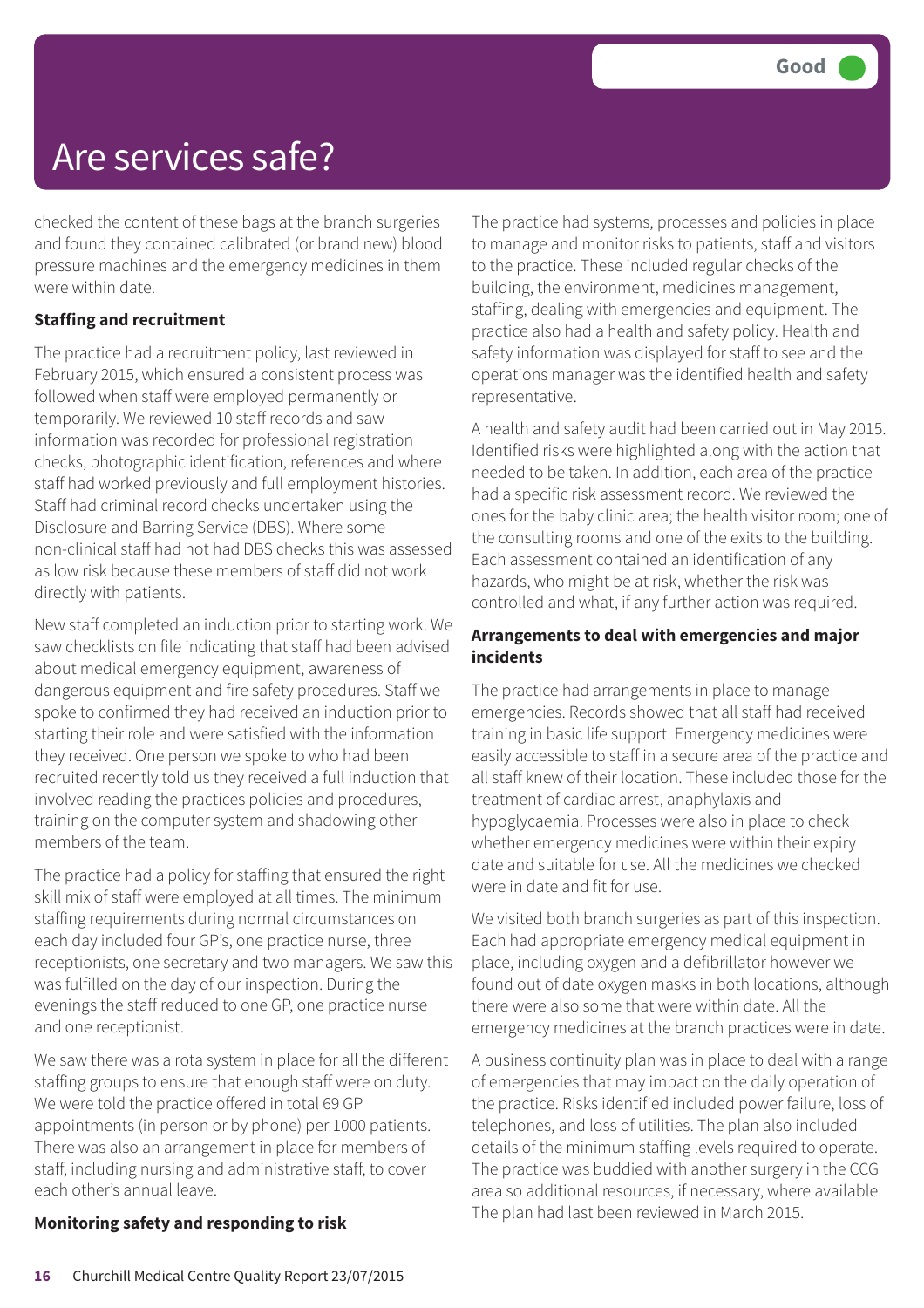An external company had carried out a fire risk assessment in November 2013. Staff carried out monthly fire alarm checks however fire drills were not practiced regularly, the last one having been some three years previously.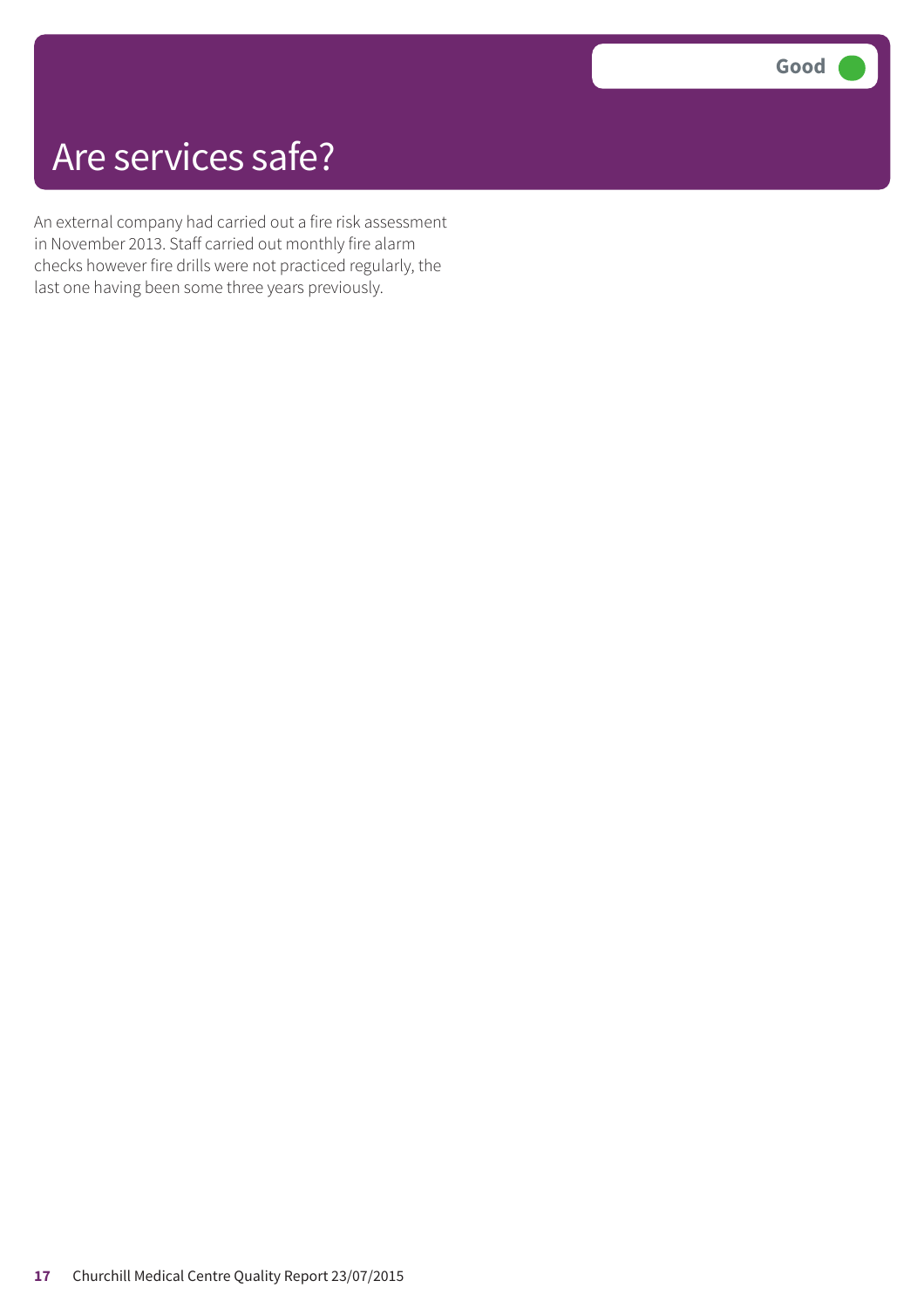# Are services effective?

(for example, treatment is effective)

# **Our findings**

#### **Effective needs assessment**

The GPs and nursing staff we spoke with could clearly outline the rationale for their approaches to treatment. They were familiar with current best practice guidance, and accessed guidelines from the National Institute for Health and Care Excellence (NICE) and from local commissioners. Guidelines were discussed with other practices at the monthly Council of Members (members included one GP from each practice in the area).

We discussed with GPs how NICE guidance was received into the practice. They told us this was downloaded from the website and disseminated to staff by email. We saw minutes of clinical meetings which showed this was then discussed and implications for the practice's performance and patients were identified and required actions agreed. Staff we spoke with all demonstrated a good level of understanding and knowledge of NICE guidance and local guidelines.

The GPs told us they led in specialist clinical areas such as diabetes, child health and mental health and the practice nurses supported this work, which allowed the practice to focus on specific conditions. Clinical staff we spoke with were open about asking for and providing colleagues with advice and support.

The practice had developed an antibiotic prescribing programme aimed at reducing such prescribing for self limiting conditions (an illness which will either resolve on its own or which has no long-term harmful effect on a person's health). The programme had been adopted by the CCG and every practice provided with posters, literature and patient leaflets. This initiative had earned the practice a NICE Shared Learning Award in 2014.

The practice had signed up to several enhanced services including minor surgery, remote care monitoring, extended hours and Rotavirus and Shingles Immunisation (enhanced services require an enhanced level of service provision above what is normally required under the core GP contract).

The practice's medical secretaries dealt with referrals – they typed the dictated referral letters and sent them to the local Kingston clinical assessment service that assesses referrals and initiates the choose and book option using

strict referral criteria. If referrals were rejected , the assessment service informed the practice of this via email. Referrals that fell within the two week wait deadline were emailed and a delivery receipt requested (patients have the right to be seen by a specialist within a maximum of two weeks from GP referral for urgent referrals where cancer is suspected). This was added to the patients notes. Staff had a checklist to follow when dealing with referrals and this was on display in the office.

The practice used computerised tools to identify patients who, for example, were at high risk of admission to hospital or had long term conditions. These patients were reviewed regularly to ensure multidisciplinary care plans were documented in their records and that their needs were being met to assist in reducing the need for them to go into hospital. We were told the senior partners monitored the practice's referral rate as this was seen as a training issue.

Discrimination was avoided when making care and treatment decisions. Interviews with GPs showed that the culture in the practice was that patients were cared for and treated based on need and the practice took account of patient's age, gender, race and culture as appropriate. Same gender GP consultations, chaperones and language line for non-English speakers were all provided. Patients with a learning disability or mental health needs were offered annual health checks.

#### **Management, monitoring and improving outcomes for people**

Information about people's care and treatment, and their outcomes, was routinely collected and monitored and this information used to improve care. Staff across the practice had key roles in monitoring and improving outcomes for patients.

The practice showed us a summary of audits they had carried out since April 2014. These included an audit of Aminophylline monitoring and prescribing; an audit of deaths to see whether any were preventable and whether cancer deaths of patients of the practice had been diagnosed in A&E; and an audit of patients on long term PPI (proton pump inhibitors) and diuretics/digoxin who should have their magnesium levels monitored. Of the nine audits conducted during this period five had been re-audited or had a date for re-audit. The Aminophylline audit showed that only 56% of relevant patients had had their theophylline levels checked within the last 6-12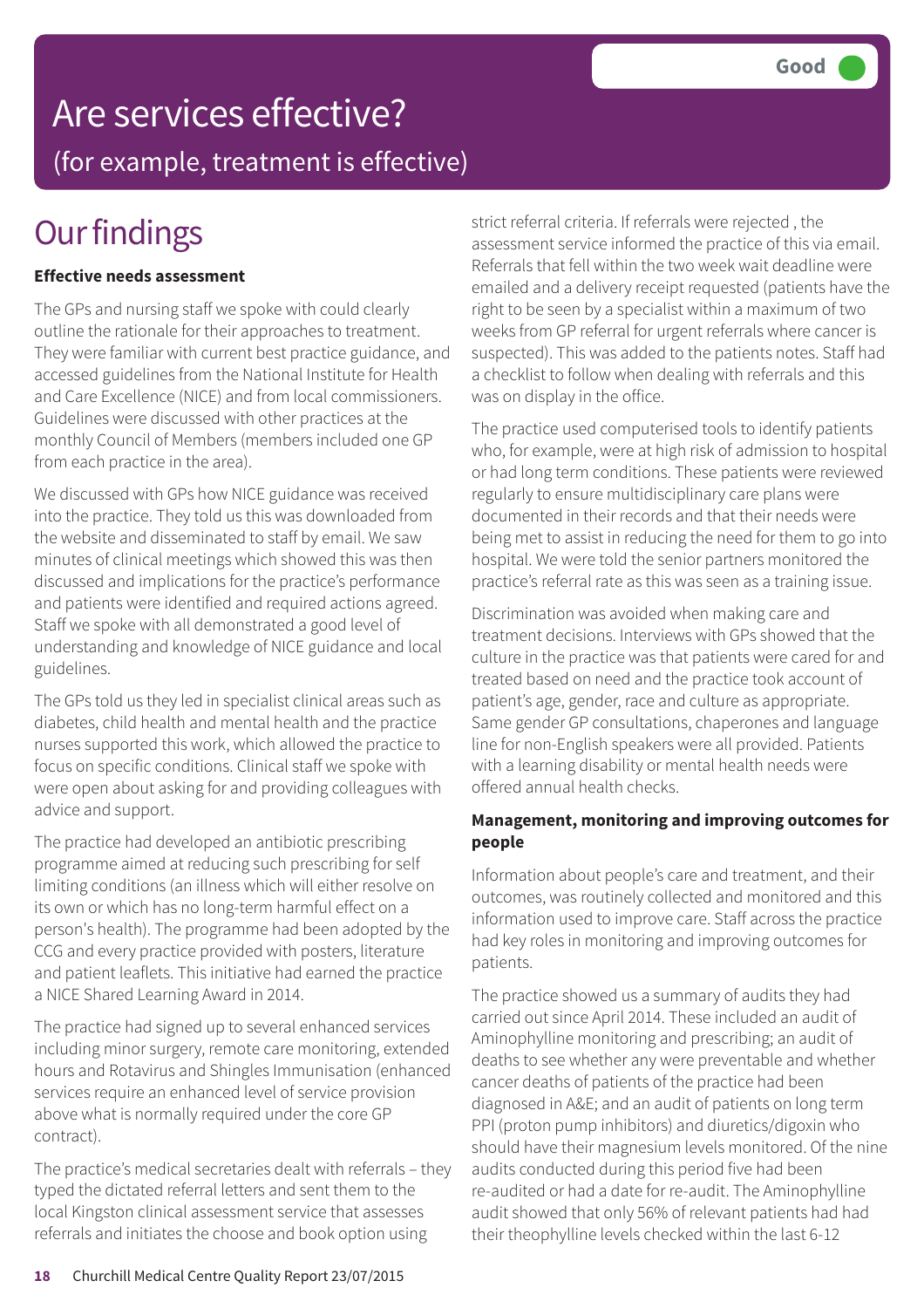months and that 46% were prescribed generic as opposed to the preferred branded aminophylline. This audit was scheduled for re-audit in January 2016. The initial audit of patients on long term PPI had found that there were 102 patients who were prescribed either a thiazide diuretic, a loop diuretic or on digoxin, and were also prescribed a PPI. Of these only 4% had had a magnesium level recorded. Changes were implemented within the practice, with the aim of raising this to 80%. Three re-audits had subsequently been carried out. The first showed 2.8% had been tested in the interim period. This improved to 55% and 57% following the additional re-audits.

The GPs told us clinical audits were often linked to medicines management information, safety alerts or as a result of information from the quality and outcomes framework (QOF). (QOF is a voluntary incentive scheme for GP practices in the UK. The scheme financially rewards practices for managing some of the most common long-term conditions and for the implementation of preventative measures).

The practice also used the information collected for the QOF and performance against national screening programmes to monitor outcomes for patients. The practice achieved 87.9% of total available points (790 out of 900) compared to the national average of 94.2% for the year 2014. For clinical outcomes it achieved

85.3% (which equates to 520.08 out of 610 points: 9.4% points below the CCG and 7% below the England average). It achieved above the CCG and England averages for QOF points relating to, for example, atrial fibrillation, osteoporosis and palliative care. However it achieved below the CCG and England averages for some outcomes, including mental health (70%), dementia (82%), diabetes (82%) and stroke and transient ischaemic attack (73%). This practice was an outlier for flu vaccinations for over 65 year olds, and also for the ratio of expected against reported prevalence of asthma.

As an example, the percentage of patients with diabetes, on the register, with a record of a foot examination and risk classification 1-4 within the preceding 12 months was 81.62% compared to the national average of 88.38%. The percentage of patients with diabetes, on the register, whose last measured total cholesterol (measured within the preceding 12 months) is 5 mmol/l or less was 72.47% compared to 81.61% nationally.

The practice exceeded the England and CCG averages for having a comprehensive care plan in place for patients with schizophrenia, bipolar affective disorder and other psychoses achieving 91% compared to the England average of 86% and the CCG average of 97.7%. However it fell below the national average for the percentage of patients with schizophrenia, bipolar affective disorder and other psychoses who have a record of alcohol consumption in the preceding 12 months, achieving 60.27% compared to 88.65% (and the CCG average of 91.4%). It also fell below the national average for patients diagnosed with dementia whose care had been reviewed in a face to face review in the preceding 12 months, achieving 71% compared to the national average of 84%. The practice was aware of all the areas where performance was not in line with national or CCG figures and discussed with us their plans to address this. For example the practice had rewritten its dementia protocol and had increased the number of cognitive assessments being carried out. The practice provided us with QOF figures for the first quarter of 2015 which indicated, for example, that the practice performance in relation to asthma prevalence, dementia and diabetes had improved. Doctors also commented that some data had been lost when the practice switched to the new patient record system, which had had an effect on QOF points; and there has also been some issues regarding coding of patient diagnoses which again the practice felt had had an impact on the outcome figures.

The team was making use of clinical audit tools, clinical supervision and staff meetings to assess the performance of clinical staff, with the exception of the health care assistants who informed us they did not receive formal clinical supervision. Staff spoke positively about the culture in the practice around audit and quality improvement.

There was a protocol for repeat prescribing which followed national guidance. Staff regularly checked that patients receiving repeat prescriptions had been reviewed by a GP. They also checked all routine health checks were completed for long-term conditions such as diabetes, and patients with diabetes were provided with an insulin 'passport' where appropriate. The IT system flagged up relevant medicines alerts when the GP was prescribing medicines. We checked five records of patients with diabetes. We saw that the notes were clearly written, that care plans were in place and that care plans and medicines were reviewed at least annually.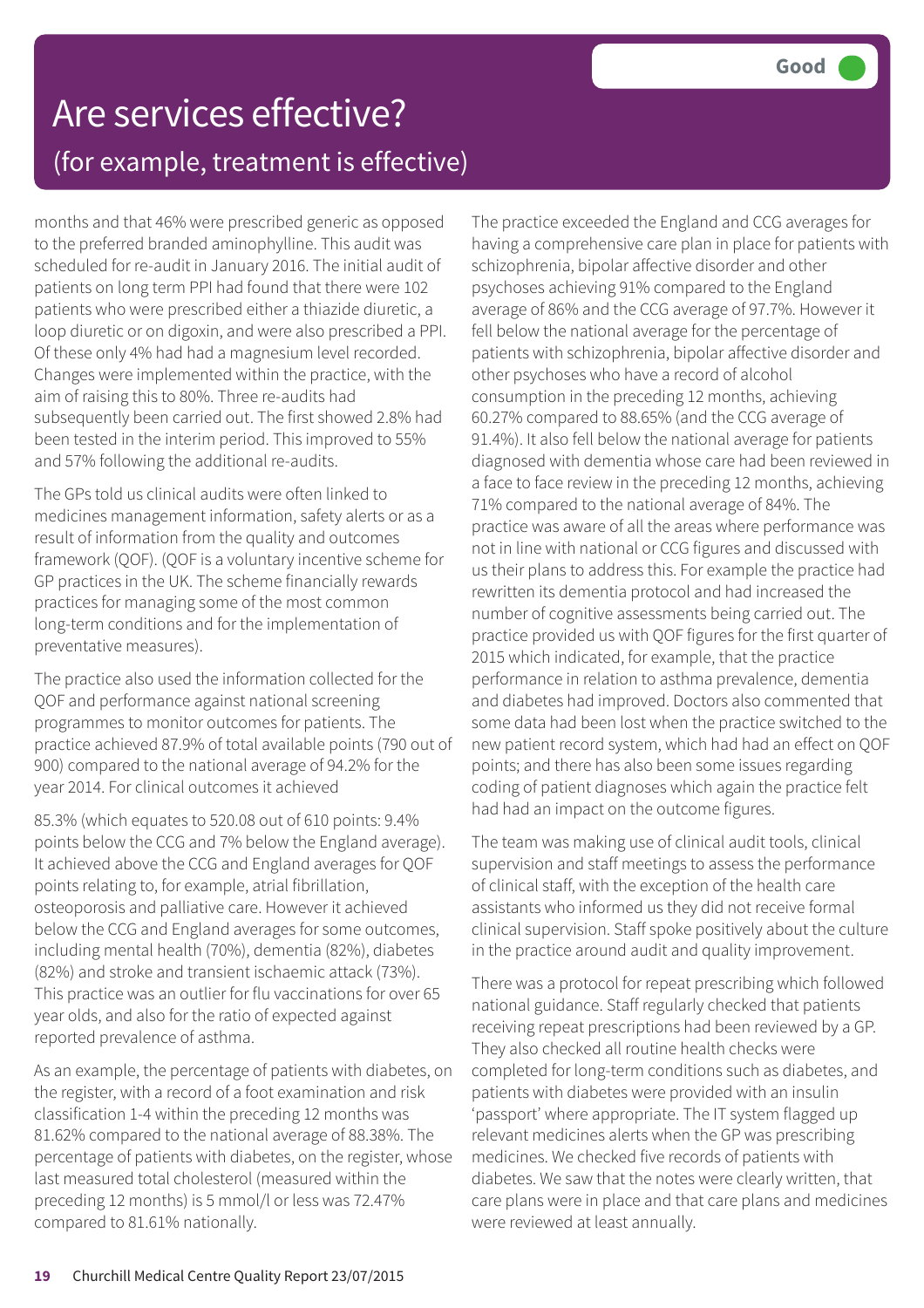The practice had a palliative care register and had regular internal as well as multidisciplinary meetings to discuss the care and support needs of patients and their families.

#### **Effective staffing**

Practice staffing included medical, nursing, managerial and administrative staff. The practice had a training policy in place that was followed and managed by the practice manager. The policy included the list of mandatory training requirements which were; Fire Safety, Equality, Diversity and Human Rights, Health Safety and Welfare, Safeguarding Children and Adults, Infection, Prevention and Control, Moving and Handling, Information Governance, Basic Life Support and Conflict Resolution. Staff spoke positively about the training and personal development they received. We saw evidence of training received by staff in all the mandatory areas that were listed in the policy.

The practice manager confirmed there was a system in place to monitor staff's training. They showed us a traffic light system which flagged up an alert when refresher training was required for each member of staff. This was to ensure all staff were receiving up to date development and training to support their role. Training records were kept in an organised system on the computer and certificates were filed in individual personal development files. We reviewed the training records and found them to be well organised with training and refresher dates noted in each file. Clinical staff had completed the continued professional development requirements that were necessary to maintain their professional registration. We saw this was well organised by the practice manager in the filing systems.

New staff were provided with appropriate inductions, including copies of key polices and procedures such as those relating to safeguarding, infection control and basic life support. We noted a good skill mix among the doctors. Two of the GPs carried out minor surgery; one had a diploma in dermatology whilst others had additional training in acupuncture, diabetes, child health and mental health. There was also a good skill mix amongst the nurses, with specialists in, for example, diabetes, asthma, COPD and contraceptive implants.

Other staff were encouraged to upskill, and there were opportunities for them to embark on new career paths, for example moving from reception work to becoming a health care assistant.

All GPs were up to date with their yearly continuing professional development requirements and all either have been revalidated or had a date for revalidation. The practice provided us with a spreadsheet of dates for all GPs. (Every GP is appraised annually, and undertakes a fuller assessment called revalidation every five years. Only when revalidation has been confirmed by the General Medical Council can the GP continue to practise and remain on the performers list with NHS England).

All the staff we spoke to confirmed they had received annual appraisals and their personal development had been met through the training opportunities. Staff confirmed that the practice was proactive in providing training and funding for relevant courses, for example the health care assistants had been enrolled on the care standards certificate course. They spoke positively about their development and told us there were no issues with the practice allowing them time to train and develop alongside their roles.

Practice nurses and health care assistants had job descriptions outlining their roles and responsibilities and provided evidence that they were trained appropriately to fulfil these duties. For example one of the practice nurses had been trained to fit coils and implants and talked us through the protocol, including gaining consent.

Senior staff shared responsibility for managing poor performance. If there were clinical concerns with a GP then they would be dealt with by one of partners. If issues related to something like timekeeping then it would be dealt with by the practice manager.

#### **Working with colleagues and other services**

The practice worked with other service providers to meet patient's needs and manage those of patients with complex needs. It received blood test results, X ray results, and letters from the local hospital including discharge summaries, out-of-hours GP services and the 111 service both electronically and by post. The practice had a policy outlining the responsibilities of all relevant staff in passing on, reading and acting on any issues arising these communications. Out-of hours reports, 111 reports and pathology results were all seen and actioned by a GP on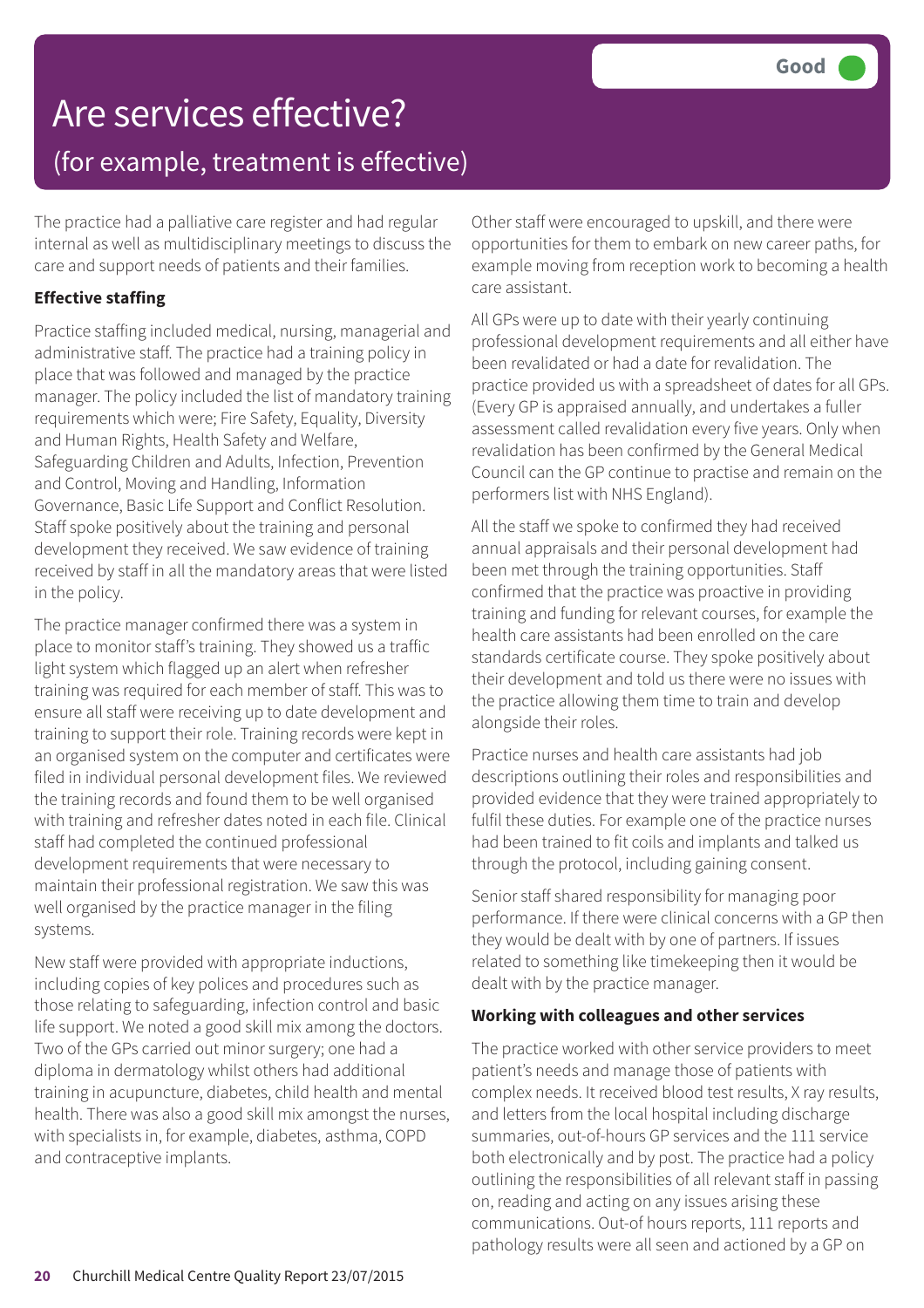the day they were received. Discharge summaries and letters from outpatients were usually seen and actioned on the day of receipt and all within five days of receipt, including scanning a copy of the correspondence into the patient's record. The GP who saw these documents and results was responsible for the action required. All staff we spoke with understood their roles and felt the system in place worked well. There were no instances identified within the last year of any results or discharge summaries that were not followed up.

The practice provided a GP service to a local nursing/ residential care home. Feedback from the home was positive. They were satisfied with the weekly GP surgery provided at the home; appreciated having a named GP and felt that the repeat prescription service worked well.

The practice told us they had a lower number of patients attending A&E or emergency admissions than the CCG average. Our data supported this as it showed the practice was below the national average with 9.86% compared to 13.6%.

The practice held multidisciplinary team meetings monthly to discuss patients with complex needs, for example those with end of life care needs; or to discuss issues such as safeguarding. These meetings were attended by, for example, district nurses, social workers, palliative care nurses and paediatricians. Staff felt this system worked well. Care plans were in place for patients with complex needs and shared with other health and social care workers as appropriate.

#### **Information sharing**

The practice used several electronic systems to communicate with other providers. Incoming information was allocated to the appropriate GP or nurse. Urgent communication was passed to the duty GP. We saw evidence there was a system for sharing appropriate information for patients with complex needs with the ambulance and out-of-hours services. For example, 'Do not resuscitate' forms were passed to the out of hours provider and a copy was held in the Summary Care record (Summary Care Records provide faster access to key clinical information for healthcare staff treating patients in an emergency or out of normal hours).

The practice had systems to provide staff with the information they needed. Staff used an electronic patient record system, to coordinate, document and manage

patients' care. All staff were fully trained on the system. This software enabled scanned paper communications, such as those from hospital, to be saved in the system for future reference.

The practice told us that they used a generic code when referring a patient using the two week wait criteria. This then enabled staff to easily search for that code each month to ensure that no referrals had been missed.

#### **Consent to care and treatment**

We found that staff were aware of the Mental Capacity Act 2005 and their duties in fulfilling it. All the clinical staff we spoke with understood the key parts of the legislation and were able to describe how they implemented it.

Patients with a learning disability and those with dementia were supported to make decisions through the use of care plans, which they were involved in agreeing. These care plans were reviewed annually (or more frequently if changes in clinical circumstances dictated it). The practice had 27 patients with a learning disability. Over 90% had had an annual review by the time of our inspection.

The clinical staff we spoke with demonstrated a clear understanding of the Gillick competency test. (These are used to help assess whether a child under the age of 16 has the maturity to make their own decisions and to understand the implications of those decisions).

There was a practice policy for documenting consent for specific interventions. For example, for all minor surgical procedures, a patient's verbal consent was documented in the electronic patient notes with a record of the discussion about the relevant risks, benefits and possible complications of the procedure. GPs told us they would make sure they had understood by asking the patient to repeat the procedure back to them.

#### **Health promotion and prevention**

The practice used information about the needs of the practice population identified by the Joint Strategic Needs Assessment (JSNA) undertaken by the local authority to help focus health promotion activity. The JSNA pulls together information about the health and social care needs of the local area.

The practice did not routinely offer a health check to all new patients registering however there was a culture among the GPs to use their contact with patients to help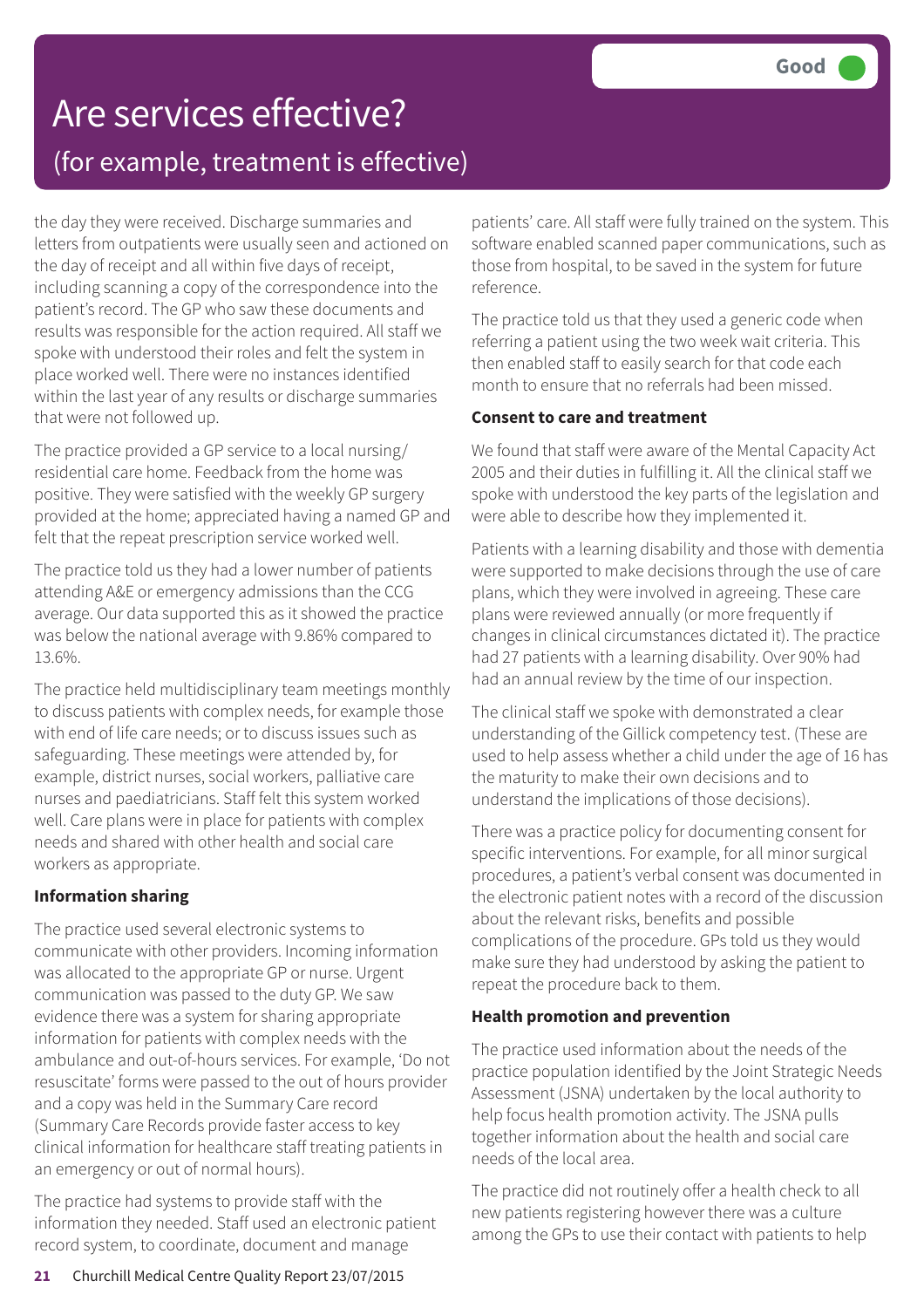maintain or improve mental, physical health and wellbeing. For example, by offering opportunistic chlamydia screening to patients aged 18 to 25 years and offering smoking cessation advice to smokers. Whether or not a patient smoked was recorded at the initial registration. In the preceding 15 months the practice had recorded a smoking status for 9283 patients, of whom 1054 had stated they smoked. Between January – March 2015, 77 patients had attended a smoking cessation appointment. The practice also offered NHS Health Checks to all its patients aged 40 to 75 years. These were carried out by the HCAs and they referred the patient to a nurse or GP if concerns were identified. The practice had recorded the BMI for 3084 patients within the last 18 months and had identified 592 patients who were obese. The practice was currently determining what additional support could be offered to these patients.

The practice offered a full range of immunisations for children, travel vaccines and flu vaccinations in line with current national guidance. Last year's performance for immunisations was mixed, with some results similar to or above average for the CCG and some below. For example 90% of children aged 24 months had received a meningitis C booster vaccination compared to the CCG average of 87.6%; and 95.2% of 12 month old children had received the Dtap/IPV Booster compared to the CCG average of 93.3%. However the practice fell below the CCG average for Meningitis C vaccination at 12 months (67.7% compared to the CCG average of 74.8%) and 79.3% for the PCV booster at 5 years old, compared to 87.4% for the CCG.

The practice was an outlier for flu vaccinations and for asthma prevalence. It fell below the CCG average for seasonal flu vaccinations for patients aged over 65 (62.35% compared to 73.24%) and for patients aged over 6 months to under 65 years in the defined influenza clinical risk groups achieving 45.66% compared to the CCG average of

52.29%. The practice had taken steps to address this by holding more flu clinics; improving advertising of clinics; starting clinics a little earlier in the year and both writing and telephoning patients to invite them to attend. Patients requiring travel vaccines could access a range of information on the practice website, including a specific form to complete if an appointment was required.

The practice's performance for cervical smear uptake was71.35%, which was lower than the CCG average of 77.52%. This was acknowledged by the practice and they accepted that they needed to do more to follow-up with patients who did not attend,not only for cervical screening but also for vaccinations. The practice encouraged its patients to attend national screening programmes for bowel cancer and breast cancer screening. For example, if a patient had made an appointment to see a GP or nurse on an unrelated matter, staff would opportunistically encourage those who were eligible to attend screening.

Regular evening Parentcraft Classes were delivered at the practice by trained practitioners. These were open to patients not registered at the medical centre as a community facility. The cost was covered by the practice and we were told the classes were so popular that they had three times the local average of births amounting to around 300 new patients a year. Two of the nurses and all the doctors were trained in contraceptive care and could be seen for consultation during general appointment times. The practice also ran a specialist nurse-led family planning clinic each Tuesday between 16:30 and 19:30. The practice had a minor surgery clinic, and also had a drop in child clinic run by health visitors every Wednesday afternoon.

The health care assistants ran a 'Weigh to go' exercise and healthy eating class in the evenings and leaflets advertising this were on display in the waiting room.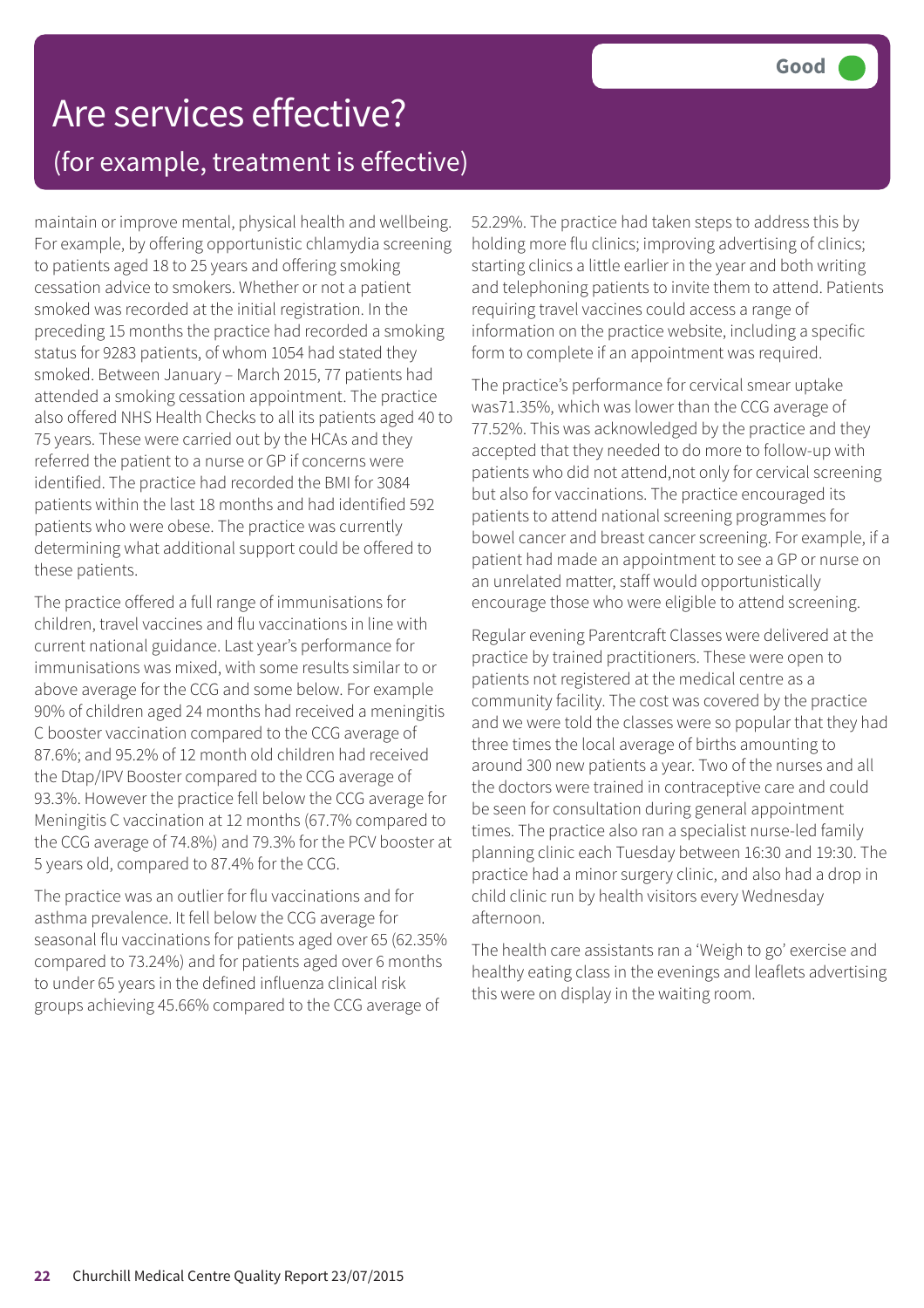# Are services caring?

### **Our findings**

#### **Respect, dignity, compassion and empathy**

We reviewed the most recent data available for the practice on patient satisfaction. This included information from the national patient survey 2014, and a survey sent to over 200 patients (with a 30% response rate) undertaken by the practice. We also spoke to patients, reviewed completed CQC comment cards and met with members of the patient reference group.

The evidence from all these sources showed patients were generally satisfied with how they were treated and that this was with compassion, dignity and respect. For example, data from the national patient survey showed the proportion of respondents who described the overall experience of the GP surgery as fairly good or very good was 81.5%, compared to a national average of 85.2%, and a little below the CCG average of 83.3%.Just under 81% of patients who responded said that the last time they saw or spoke to a nurse, the nurse was good or very good at listening, which was slightly higher than the national average of 79.1%, and the CCG average of 77.3%. The practice achieved a similar result (86.8%) to the CCG (85.7%) and national average of 87.2% for how well the GP listened.

Satisfaction with the time given by the nurse was comparable to both the CCG and national average (79.7% compared to 78.2% and 80.2% respectively), whilst satisfaction with the time given by the GP (86.5%) was similar to the national average of 85.3% and exceeded the CCG average of 82.4%. The practice's surveys indicated that year on year, patient satisfaction had risen.

The practice's own, most recent survey, carried out in 2014 in conjunction with the patient reference group (a patient reference group (PRG) is a group of patients registered with a practice who work with the practice to improve services and the quality of care) showed that the practice had, for the first time in its surveys, achieved positive ratings for all its GP services of above 70%. For the nurses' services, all of the criteria had improved, with two of the ratings at 88% and all other scores above 90%.

Patients we spoke with were appreciative of the flexibility the branch surgeries offered, and told us they preferred to use the branches as they were quieter and calmer; and getting an appointment was often easier.

Patients completed CQC comment cards to tell us what they thought about the practice. We received 14 completed cards and the vast majority were positive about the service experienced. Patients said they felt the practice offered an excellent service and staff were efficient, attentive, approachable, helpful and caring. They said staff treated them with dignity and respect. Two comments were less positive and both related to the (short) length of the appointment time, so they had to chose which problem to discuss. We also spoke with eight patients on the day of our inspection. All told us they were very satisfied with the care provided by the practice and said their dignity and privacy was respected.

Staff and patients told us that all consultations and treatments were carried out in the privacy of a consulting room. Disposable curtains were provided in consulting rooms and treatment rooms so that patients' privacy and dignity was maintained during examinations, investigations and treatments. We noted that consultation / treatment room doors were closed during consultations and that conversations taking place in these rooms could not be overheard.

Staff told us that if they had any concerns or observed any instances of discriminatory behaviour or where patients' privacy and dignity was not being respected, they would raise these with their line manager who would investigate these and any learning identified would be shared with staff.

#### **Care planning and involvement in decisions about care and treatment**

The patient survey information we reviewed showed patients responded positively to questions about their involvement in planning and making decisions about their care and treatment and generally rated the practice well in these areas. For example, data from the national patient survey 2015 showed 76% of practice respondents said the GP involved them in care decisions and 88% felt the GP was good at explaining treatment and results. Both these results were above the CCG (71% and 79%) and national averages (74% and 82%). The practice achieved similar results, above both the CCG and national averages, for how well the nurse explained treatment and involved patients in their care. The results from the practice's own satisfaction survey showed that year on year patient satisfaction had increased.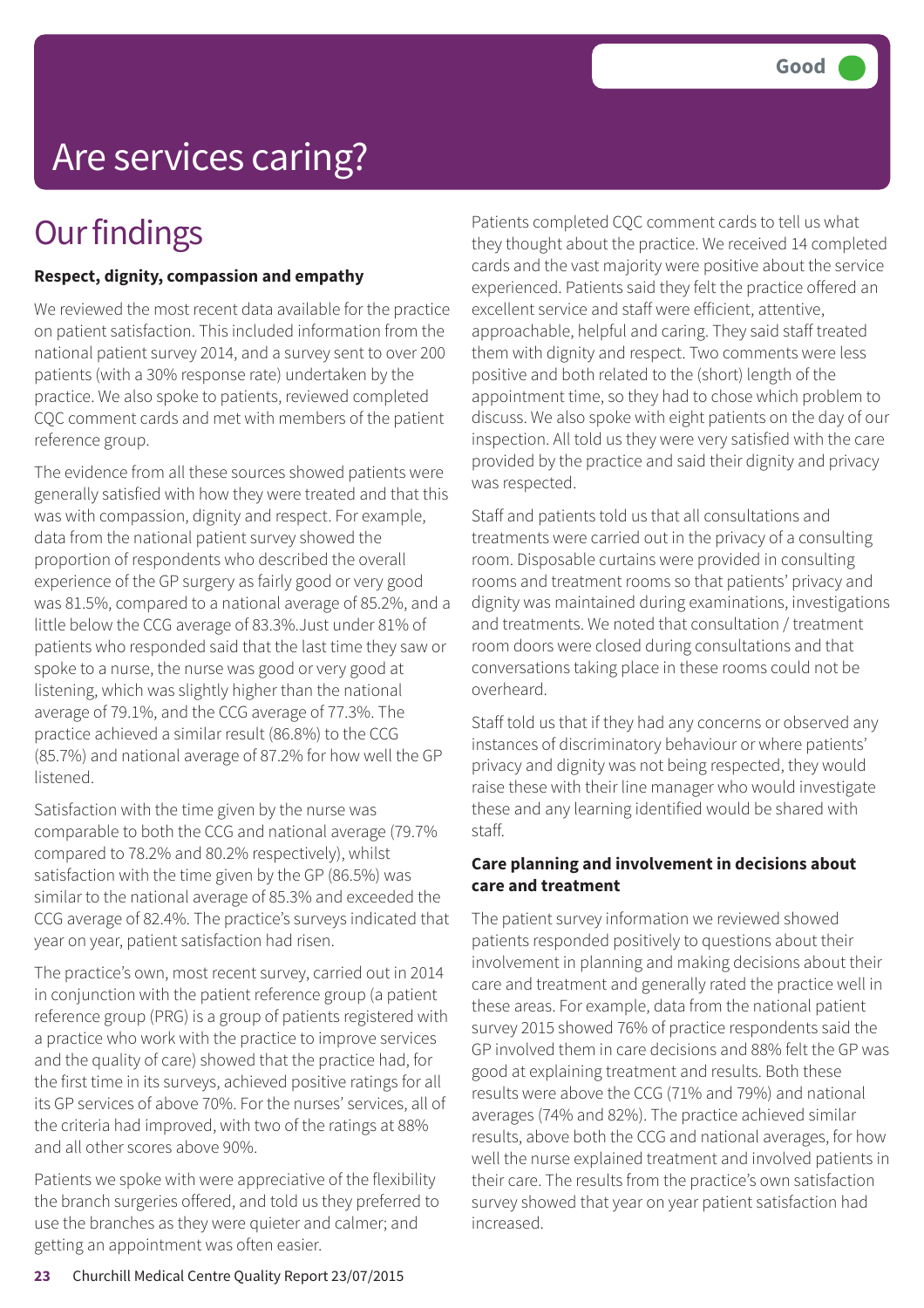### Are services caring?

Patients we spoke with on the day of our inspection told us that health issues were discussed with them and most felt involved in decision making about the care and treatment they received. They also told us they felt listened to and supported by staff. Patient feedback on the comment cards we received was also positive and aligned with these views.

Staff told us that translation services were available for patients who did not have English as a first language and staff demonstrated a good understanding of the demographics of their patient population.

#### **Patient/carer support to cope emotionally with care and treatment**

The patient survey information we reviewed showed patients were positive about the emotional support provided by the practice and rated it well in this area. For example 83% of those patients who commented on the last time they saw or spoke to a GP, said the GP was good or very good at treating them with care and concern. This was

slightly higher than the CCG average (79.9%), and the national average of 82.7%. Seventy seven percent said the last nurse they spoke to was good at treating them with care and concern compared to the CCG average of 74% and national average of 78%.

The patients we spoke with on the day of our inspection were positive about the emotional support provided by the practice. For example, they highlighted that staff responded compassionately when they needed help and provided support when required.Following a bereavement two patients told us the practice called them every day for two weeks to check on their wellbeing.

The practice had a protocol in place to reduce possible stress on bereaved patients. If a patient died, staff would ensure the notes were reviewed and all relevant people informed so as to reduce the likelihood of correspondence being sent to the deceased.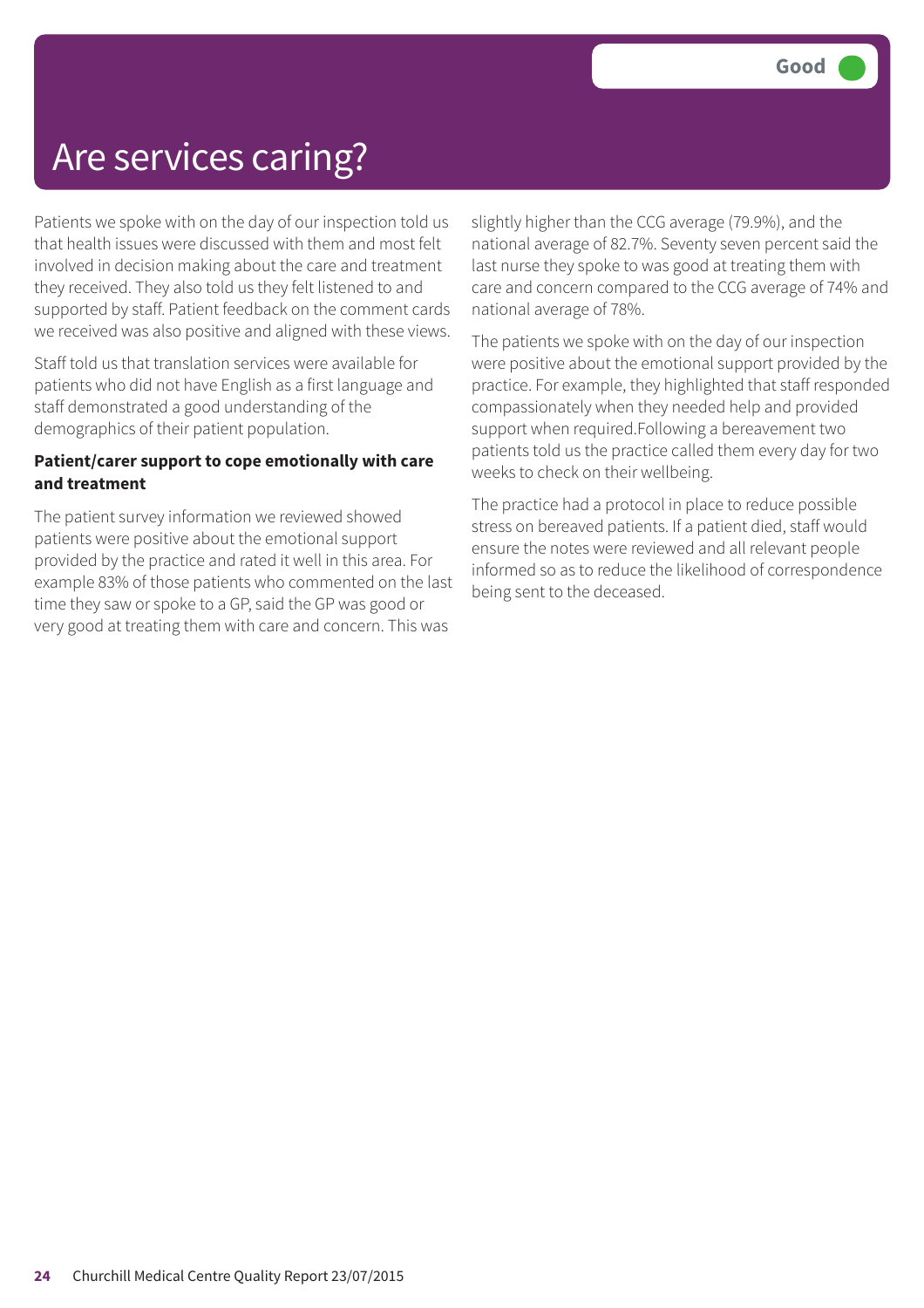# Are services responsive to people's needs? (for example, to feedback?)

# **Our findings**

#### **Responding to and meeting people's needs**

We found the practice was responsive to patient's needs and had systems in place to maintain the level of service provided. The needs of the practice population were understood and systems were in place to address identified needs in the way services were delivered.

We saw that the practice engaged regularly with the CCG and other practices to discuss local needs and service improvements that needed to be prioritised. We saw minutes of meetings where this had been discussed and actions agreed to implement service improvements to better meet the needs of its population. For example one of the practice GPs sat on the CCG board and one of the partners had regular contact with the CCG to discuss governance issues. Two of the practice management team were lead service managers for a 'Winter Pressures' Service that had been commissioned by Kingston CCG. One of the practice partners was on the steering group board and the surgery premises at Churchill Kingston was also used as one of the four host sites.

The practice had piloted a scheme offering clinics in deprived local areas. Although the scheme ran for three years it was ultimately ended as the uptake was very low. Saturday morning health checks were offered to patients as part of a CCG initiative. The practice was currently in discussion with Public Health England to identify ways to address alcohol dependency and early intervention in patients with mental ill health.

Whilst it was not always possible for a patient to see the same GP, we saw from patient records that the GPs themselves may book a subsequent consultation to ensure continuity. We also saw good communication between the GPs regarding patients. Home visit requests were triaged by the nurses and a rota was in place for the GPs so they shared this workload.

The practice had also implemented suggestions for improvements and made changes to the way it delivered services in response to feedback from the Patient Reference Group (PRG). For example it had posted information on its website to show which GPs were working at any given time and at which of the three locations.

The practice had recognised the needs of different groups in the planning of its services. For example, longer appointment times were available for patients with learning disabilities, those who required a translator; those with mental ill health and mothers for ante and post natal check ups. Patients with diabetes who were being reviewed were given 40 minute appointment slots. The practice population was predominantly but not exclusively English speaking. Staff had access to online and telephone translation services if they were needed.

The practice was designed to allow easy wheelchair access to all surgeries and treatment rooms. An accessible toilet was provided. We noted however, that at times it was difficult for wheelchair users to access the practice due to visitors to the practice parking partially across the footpath.

In response to requests from patients, the practice had created a specific children's waiting area. This had been attractively painted and provided toys, a changing area and baby weighing scales.

There were male and female GPs in the practice; therefore patients could choose to see a male or female doctor.

The practice considered equality and diversity training to be mandatory and we saw from staff records that this training had been provided.

#### **Access to the service**

Comprehensive information was available to patients about appointments on the practice website. This included how to arrange urgent appointments, home visits and how to book appointments online. The website stated the surgery opening hours were Monday to Friday 8:00am - 8:00pm and Saturday 8:30am - 11:10am (the telephone lines closed at 10am on Saturdays and at 6.30pm during the week). Appointments were available during these times. Telephone consultations were also available. Appointments could be booked up to two weeks in advance, including on Saturdays. Appointments for the nurse, midwife, and the asthma and diabetes clinics were also bookable in advance. Patients could telephone either the main practice or either of the branches to get an appointment at any one of the three locations. There was a self check-in system at the main practice (but not at the branch surgeries). Patients were advised that if they were

### **Tackling inequity and promoting equality**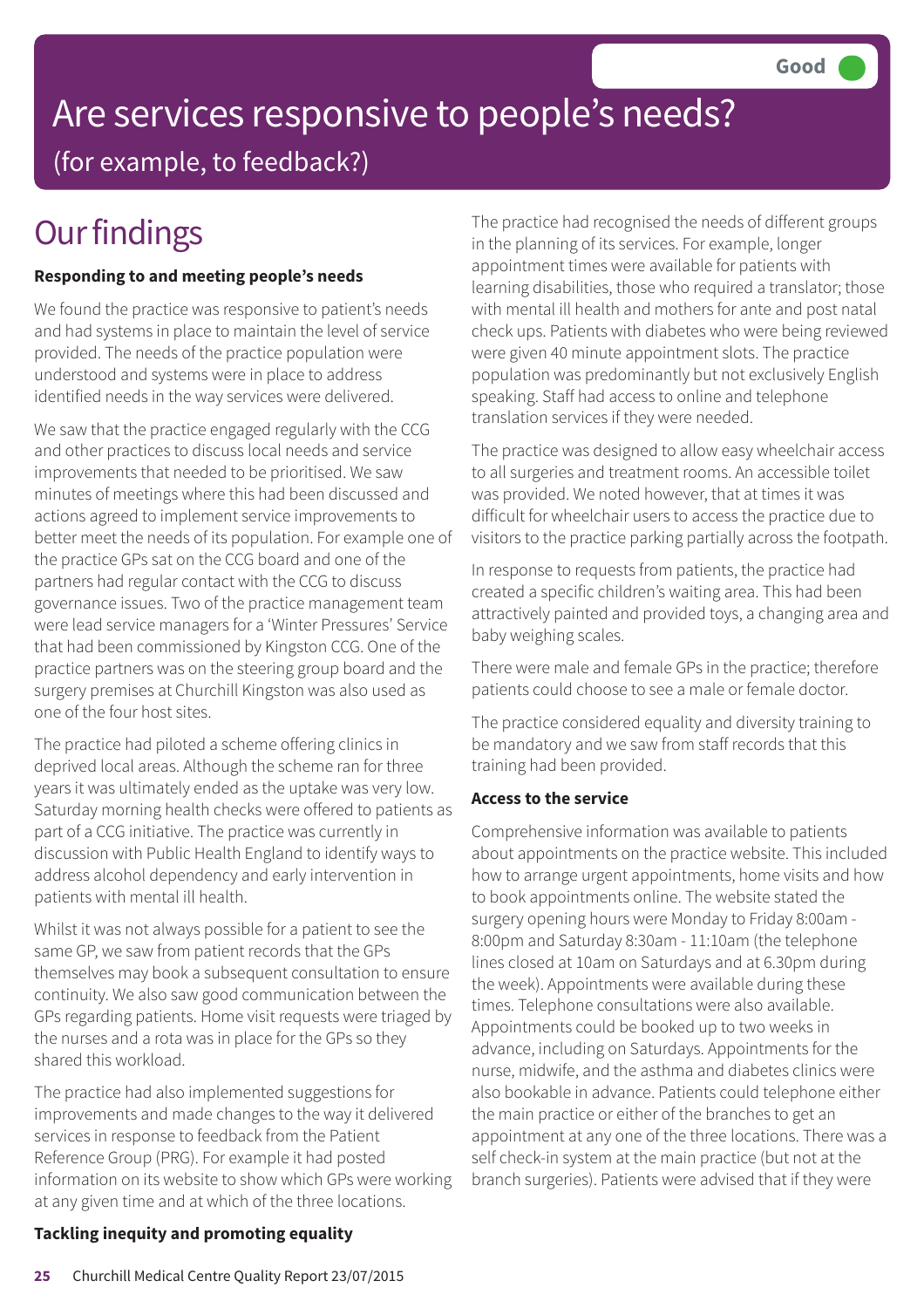# Are services responsive to people's needs? (for example, to feedback?)

more than five minutes late for an appointment they would have to rebook. Patients could request to see the same GP for each consultation but were advised that this could potentially mean a wait of up to 14 days.

Outside of these times, patients were asked to telephone the normal appointment number, when they would be directed to the NHS 111 service and/or advised they could use the nearest walk in centre. The website also informed patients they could contact NHS111 for advice if out of hours. Requests for home visits were dealt with by the practice nurses, who would assess the patients condition and arrange an initial GP visit where they felt it was appropriate. Requests for an emergency appointment were triaged by the designated duty GP if there were no appointments available.

Patients could download a practice information leaflet, or collect one from the practice. This contained a considerable amount of information including surgery opening hours; a list of all staff, clinical and non-clinical; how to obtain repeat prescriptions; details of the complaints procedure; services for non-English speakers and details of the health services provided. The leaflet was produced using very small typeface which would make it difficult for people with visual impairment. Health promotion information was available in the waiting room at the main practice, for example, leaflets regarding whooping cough vaccinations. A few leaflets were available at the branch surgeries. For example there was one copy of a leaflet about a weight management programme at the practice in Ham.

Longer appointments were also available for older patients, those experiencing poor mental health, patients with learning disabilities and those with long-term conditions. This also included appointments with a named GP or nurse. Home visits were made to one local care home by a named GP on a specific day each week, and outside of that day to those patients who needed one.

Information from the national patients survey 2014 showed patient satisfaction with the appointment system fell below that of the CCG and nationally. For example, 49.1% responded positively to the ease of getting through on the phone, compared to 63.9% in the CCG and 71.8% nationally. Eighty two percent said they were able to get an appointment when they wanted one (CCG 83%, national 85%) whilst 87.7% were satisfied with the convenience of

the appointment compared to 90.5% in the CCG and 91.8% nationally. The practice had responded to this by increasing its daily GP sessions to four; adding additional consulting rooms and extending opening hours.

Patients we spoke with had mixed views about the appointment system. Some felt it worked well, and it was easy to get through on the phone and get an appointment; others stated that it was very hard to get through and when they did invariably all the appointments had already been taken. Receptionists confirmed to us that generally most appointments for the day would have been taken by 10am. Similar mixed views were expressed with regard to the waiting time pre-appointment, with some patients not experiencing problems but others saying they always had to wait, sometimes for up to 30 minutes. Patients using the branch surgeries were more positive about the ease of getting an appointment as they found them less busy. The proportion of respondents to the GP patient survey who stated that they always or almost always saw or spoke to the GP they preferred was 24%, compared to a CCG average of 48.2% and a national average 53.5%. Just over 64% said their experience of making an appointment was good or very good (CCG 67.7%, national 73.8%) however these outcomes notwithstanding, the number of patients who rated their overall experience of the practice as good or very good was 81.5%, which was just below the CCG average of 83.3% (national average 85.2%).

Patients also commented on the attitude of reception staff and the GPs. Most feedback was positive, particularly from patients at the branch surgeries. Feedback from the national patient survey 2014 showed that patients satisfaction with reception staff was above the CCG average – 77% compared to 74%, and just below the national average of 78%.

The practice's extended opening hours during the week and on Saturdays were particularly useful to patients with work commitments however the PRG fed back that the availability of weekend appointments was not widely known. There was a similar lack of awareness regarding the availability of a chaperone.

#### **Listening and learning from concerns and complaints**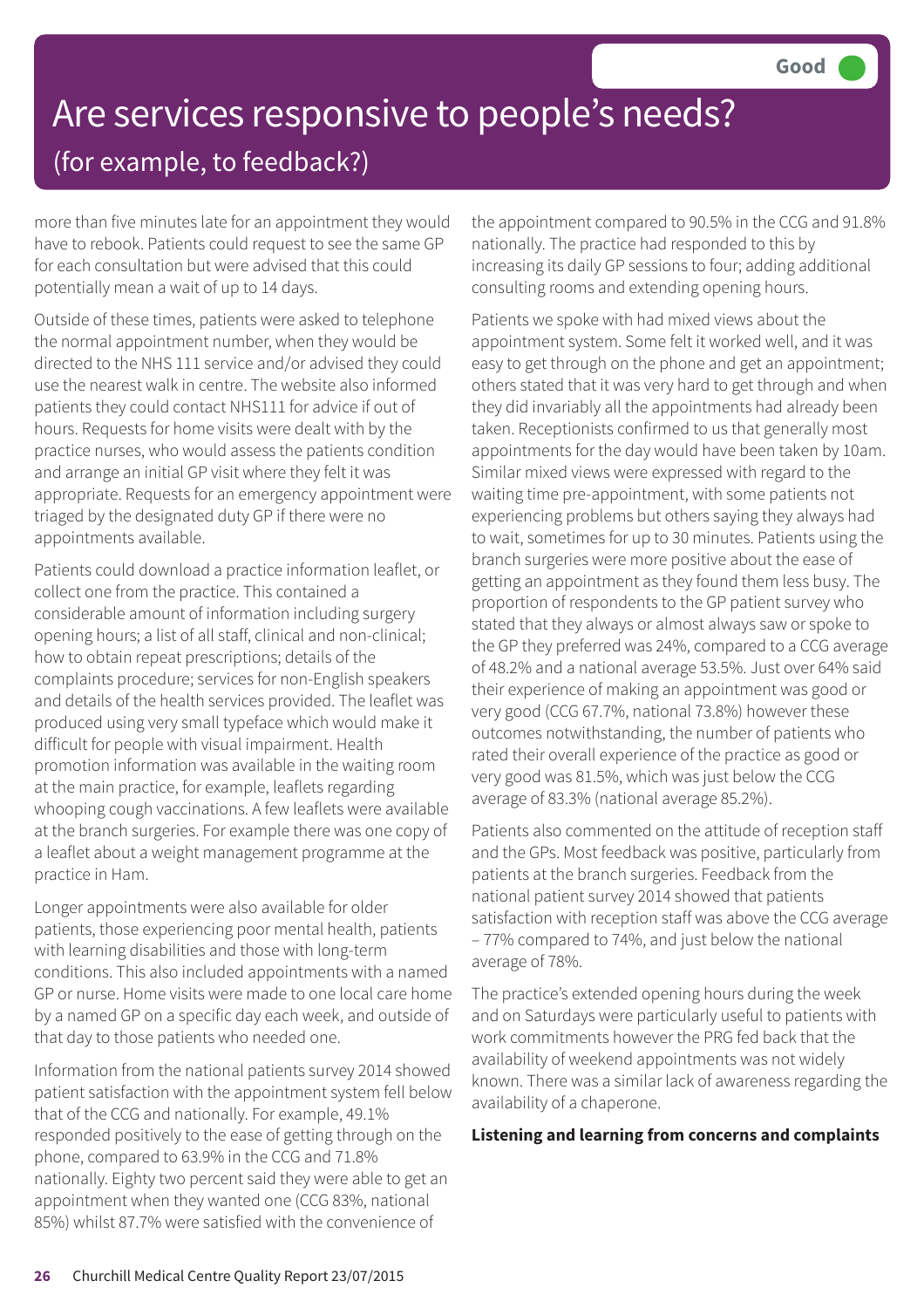### Are services responsive to people's needs? (for example, to feedback?)

The practice had a system in place for handling complaints and concerns. Its complaints policy and procedures were in line with recognised guidance and contractual obligations for GPs in England. There was a designated responsible person who handled all complaints in the practice.

The practice website provided the practice's complaints procedure, and both a complaint form and a feedback form. Patients were informed their complaint would be recorded and acknowledged within three working days, with a substantive response four weeks from receipt. Patients were advised that should any matter remain unresolved they had the right to refer the matter to the Health Ombudsman. The practice leaflet, which was also available on the website, clearly set out how patients could complain and also provided the telephone number and email address of the CCG customer care officer. There was no information on display however, either at the main surgery or the branches, to advise patients that they could make a complaint and how to do so.

We were provided with the complaints log for 2014/15, and a summary of them completed by the practice. The log

contained an outline of each complaint and the outcome of it. There were 27 recorded complaints in that time. We saw that each had been investigated, and where appropriate apologies made to the complainant. Nearly one quarter of the complaints related to the attitude of staff (both clinical and non-clinical); whilst a further 25% related to clinical care. The summary assessed if there were any emerging themes and also highlighted the learning that could be taken from the issues raised. From the information provided it was not possible to determine if complaints had been actioned in a timely manner as no dates were entered into the log however we reviewed a number of the complaint reports and saw that an acknowledgment was usually sent within four to five days, with a full response sent within a reasonable timescale.

The practice provided a Friends and Family Test box and forms for patients to complete however the box was on its side and not obvious to patients. The practice had a patient reference group however there was no information on the practice website to inform patients of this.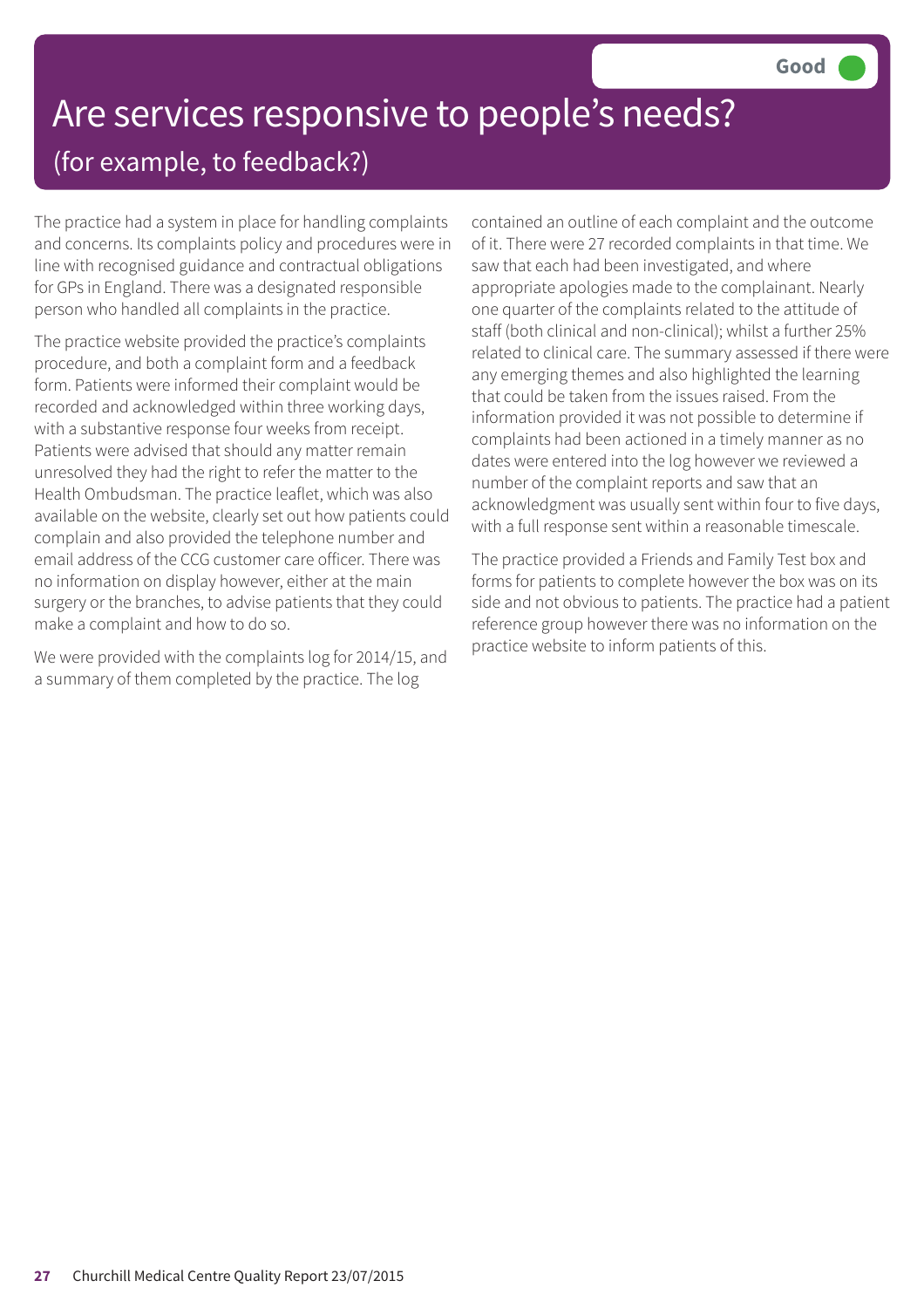### Are services well-led?

(for example, are they well-managed and do senior leaders listen, learn and take appropriate action)

# **Our findings**

#### **Vision and strategy**

The practice had a clear vision to deliver high quality care and promote good outcomes for patients, and told us they had a particular focus on vulnerable patients. Continuous professional development meetings were used to discuss strategy and development of the vision. The practice values had been reviewed by the GPs in 2014; and then again by all staff in 2015. We spoke with18 members of staff who understood the vision and values and felt they had been involved in developing them.

The stated practice vision and values included delivering a service that combined the personal care of the traditional family doctor with the best that modern general practice could deliver. To achieve this the practice's statement of purpose stated staff would constantly seeking new ways to serve their patients, with innovations including Parentcraft classes, extended weekend opening hours and children's clinics.

#### **Governance arrangements**

The practice had a number of policies and procedures in place to govern activity and these were available to staff on the desktop on any computer within the practice. We looked at six of these policies and procedures, including those relating to child protection, adult safeguarding, consent and access to records. All of these had been reviewed annually and were up to date. Minor surgery was carried out at the practice and we saw that the deputy practice manager oversaw the protocol and ensured lab results were followed up promptly.

There was a clear leadership structure with named members of staff in lead roles. For example, there was a lead nurse for infection control and one of the partner's was the lead for safeguarding. Other staff were designated lead s for complaints and HR/personnel for example. We spoke with 18 members of staff and they were all clear about their own roles and responsibilities. They all told us they felt valued, well supported and knew who to go to in the practice with any concerns. They felt there was a 'no blame' culture within the practice.

In 2005 the practice received the Royal College of General Practitioners'(RCGP) Quality Practice Award, one of only 2% of practices in England to do so (the award aim to help practices improve their quality of care for patients and their carers. It is the highest award attainable from the RCGP).

One of the GP partners, who was also a trainer and an appraiser led on overall governance, and they and the practice manager took an active leadership role for overseeing that the systems in place to monitor the quality of the service were consistently being used and were effective. This included using the Quality and Outcomes Framework to measure its performance (QOF is a voluntary incentive scheme which financially rewards practices for managing some of the most common long-term conditions and for the implementation of preventative measures). The QOF data for this practice showed it was performing below national standards in some areas. We saw that the data was regularly discussed at monthly team meetings and action plans were produced to maintain or improve outcomes.

The practice also had an on-going programme of clinical audits, over and above those required by QOF, which it used to monitor quality and systems to identify where action should be taken. For example an audit of Aminophylline monitoring. Evidence from other data from sources, including incidents and complaints was used to identify areas where improvements could be made. Additionally, there were processes in place to review patient satisfaction and that action had been taken, when appropriate, in response to feedback from patients or staff.

The practice identified, recorded and managed risks. It had carried out risk assessments and where risks had been identified action plans had been produced and implemented, for example the assessment of the baby clinic area had identified that some storage boxes could prove a hazard to patients and so they were moved to a more appropriate location.

The practice held monthly staff meetings where governance issues were discussed. We looked at minutes

from these meetings and found that performance, quality and risks had been discussed.

The practice manager was responsible for human resource policies and procedures. We reviewed a number of policies, for example training and induction, which were in place to support staff. Staff we spoke with knew where to find these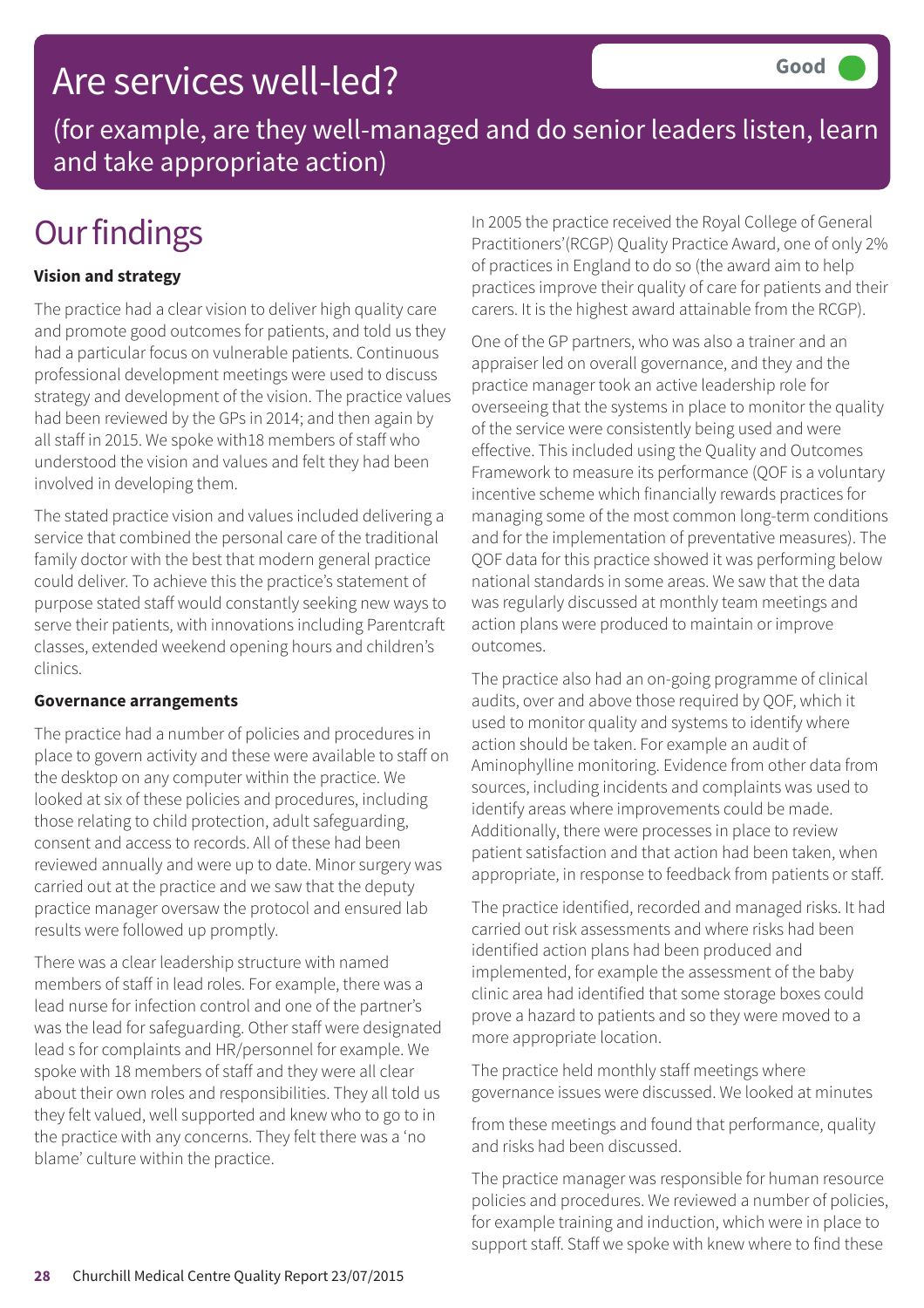### Are services well-led?

### (for example, are they well-managed and do senior leaders listen, learn and take appropriate action)

policies if required. The practice had a whistleblowing policy which was also available to all staff in the staff handbook and electronically on any computer within the practice.

#### **Leadership, openness and transparency**

The partners were visible in the practice and staff told us that they were approachable and always took the time to listen to all members of staff. All staff were involved in discussions about how to run and develop the practice: the partners encouraged all members of staff to identify opportunities to improve the service being delivered. The practice had achieved an Investors in People award (Investors in People is a management framework for high performance through people) and also a Quality Practice Award from the Royal College of General Practitioners.

We saw from minutes that a number of meetings were regularly held. For example there were joint monthly nurse and HCA meetings; quarterly GP meetings; continuous professional development meetings every four to six weeks and monthly reception staff meetings. Minutes of meetings were shared so there was a clear understanding by all of how the practice was performing in terms of delivering high quality care in a safe environment. The practice manager belonged to a practice manager forum and attended a monthly meeting. Staff told us that there was an open culture within the practice and they had the opportunity to raise any issues at team meetings and confident in doing so and felt supported if they did. Team meetings were also used to ask staff for their feedback. We also noted that team away days were held bi-annually.

#### **Seeking and acting on feedback from patients, public and staff**

The practice had gathered feedback from patients through the PRG, surveys and complaints received. It had an active PRG, which consisted of five members. Three representatives of the group met with us and outlined their aims, which included improving communication with the practice (to, for example, ensure patients were aware of the extended hours offered), producing a regular newsletter and expanding its membership. The PRG felt that the practice was supportive, responsive, that the appointment system worked reasonably well and that it was unreasonable for patients to always expect to see the same doctor.

The practice manager showed us the analysis of the last patient survey, carried out in 2014, which was considered in conjunction with the PRG. The results and actions agreed from these surveys were available on the practice website. Action taken as a result of the survey included updating the website guidance for appointments by adding a document showing when and where the GPs were scheduled to be working Monday to Friday. The practice had carried out a demand and capacity exercise to ensure that sufficient appointments were available at the right times. The demand and capacity exercise was completed in February 2015, and as a result changes to the rota had been made to provide additional appointments at times of greatest demand. The practice has also tried Sunday opening but there had been very little take up.

Data from the national patient survey showed the proportion of respondents who described the overall experience of the GP surgery as fairly good or very good was 81.5%, compared to the CCG average of 83.3% and the national average of 85.2%. The practice also achieved slightly below the CCG (75.5%) and national (78%) averages, for the number of patients who would recommend the practice to others achieving 73.6%. The practice's own 2014 survey indicated that patient satisfaction with the service provided was rising, with the practice achieving a positive result of over 70% in all areas it reviewed.

The practice had also gathered feedback from staff through, for example, away days twice a year. It had also recently asked staff to complete the Health and Safety Executive stress at work questionnaire and they were in the process of analysing the results. Staff told us they would not hesitate to give feedback and discuss any concerns or issues with colleagues and management. Staff told us they felt involved and engaged in the practice to improve outcomes for both staff and patients. As a result of staff feedback the practice had installed a water cooler; a computer free coffee room and a quiet staff room.

#### **Management lead through learning and improvement**

Staff told us that the practice supported them to maintain their clinical professional development through training and mentoring. We looked at 10 staff files and saw that regular appraisals took place which included a personal development plan. Staff told us that the practice was very